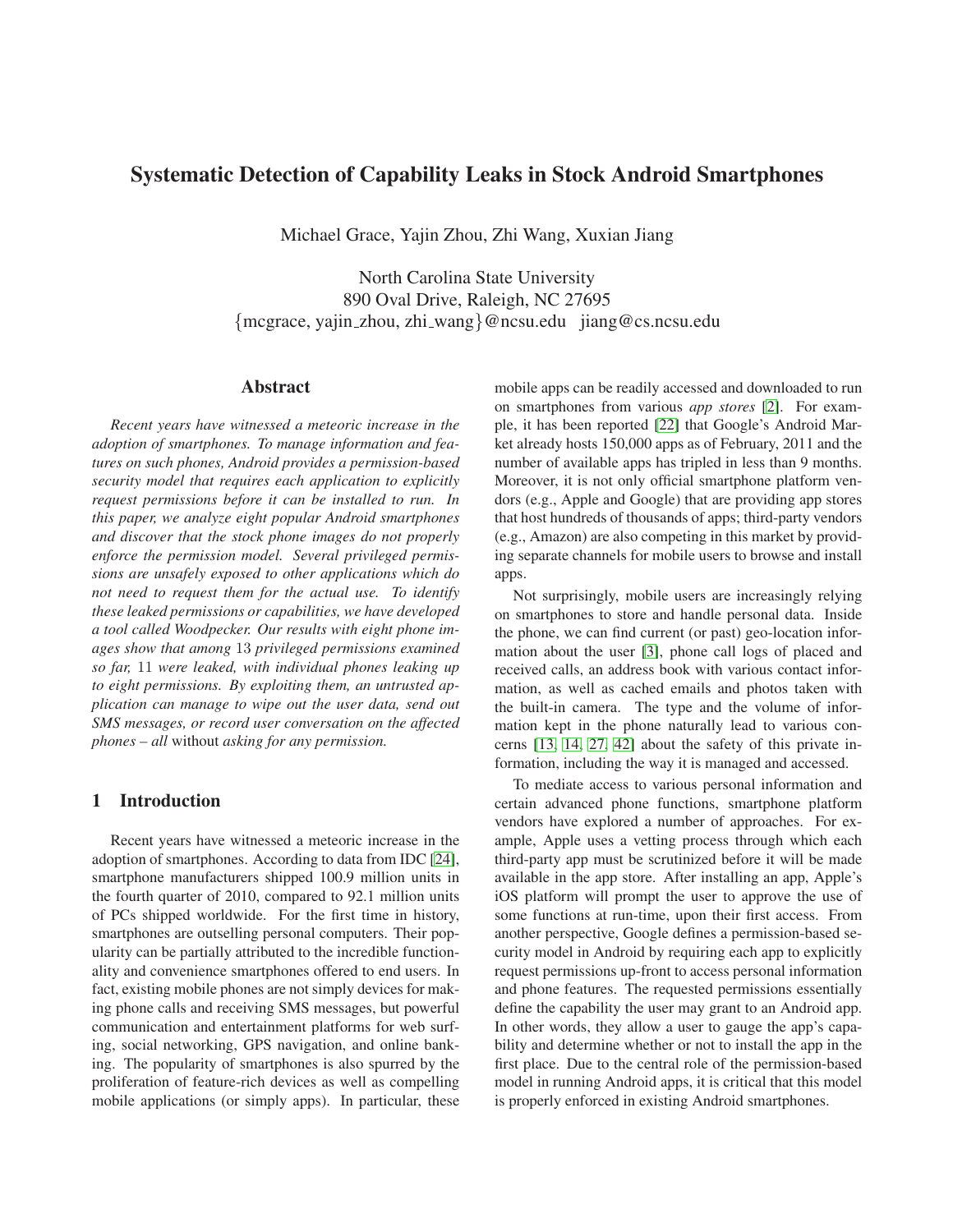In this paper, we systematically study eight popular Android smartphones from leading manufacturers, including HTC, Motorola, and Samsung and are surprised to find out these stock phone images do not properly enforce the permission-based security model. Specifically, several privileged (or dangerous) permissions that protect access to sensitive user data or phone features are unsafely exposed to other apps which do not need to request these permissions for the actual use. For simplicity, we use the term *capability leak* to represent the situation where an app can gain access to a permission without actually requesting it. Each such situation essentially leads to a violation of the permissionbased security model in Android.

To facilitate exposing capability leaks, we have developed a system called *Woodpecker*. By employing data flow analysis on pre-loaded apps, Woodpecker systematically analyzes each app on the phone to explore the reachability of a dangerous permission from a public, unguarded interface. To better examine possible capability leaks, our system distinguishes two different categories. *Explicit capability leaks* allow an app to successfully access certain permissions by exploiting some publicly-accessible interfaces or services without actually requesting these permissions by itself. *Implicit capability leaks* allow the same, but instead of exploiting some public interfaces or services, permit an app to acquire or "inherit" permissions from another app with the same signing key (presumably by the same author). Consequently, explicit leaks represent serious security errors as they subvert the permission-based security model in Android while implicit leaks could misrepresent the capabilities available to an app.

We have implemented a Woodpecker prototype to uncover both types of capability leaks in Android-based smartphones. Our current prototype focuses on 13 representative privileged permissions that protect sensitive user data (e.g., geo-location) or phone features (e.g., the ability to send SMS messages). We have used our prototype to examine eight popular Android phones: HTC Legend/EVO 4G/Wildfire S, Motorola Droid/Droid X, Samsung Epic 4G, and Google Nexus One/Nexus S. Our results show that among these 13 privileged permissions, 11 were explicitly leaked, with individual phones leaking up to eight permis-sions.<sup>[1](#page-1-0)</sup> In particular, by exploiting these leaked capabilities, an untrusted app on these affected phones can manage to wipe out the user data on the phones, send out SMS messages (e.g., to premium numbers), record user conversation, or obtain user geo-locations – all *without* asking for any permission.

The rest of this paper is organized as follows: Section [2](#page-1-1) and Section [3](#page-5-0) describe our system design and implementation, respectively. Section [4](#page-7-0) presents the detailed evaluation results from our study of eight Android smartphones. Section [5](#page-11-0) discusses the limitations of our approach and suggests possible improvement. Finally, Section [6](#page-12-0) describes related work and Section [7](#page-13-5) summarizes our conclusions.

# <span id="page-1-1"></span>**2 System Design**

We aim to identify *capability leaks*, i.e., situations where an app can gain access to a permission without actually requesting it. Each such situation essentially sidesteps Android's permission-based security model. In this work, we choose to focus on those permissions used by the pre-loaded apps as a part of an Android phone's firmware, since the firmware has access to some permissions that are too privileged to be granted to third-party apps. For simplicity, we use the terms "permissions" and "capabilities" interchangeably.

Figure [1](#page-2-0) provides a high-level overview of our system. To detect the two different kinds of capability leaks (i.e., explicit and implicit), our system performs two complementary sets of analysis. Specifically, to expose explicit leaks of a capability, our system first locates those (pre-loaded) apps in the phone that have the capability. For each such app, our system then identifies whether a public interface is exposed that can be used to gain access to it. (This public interface is essentially an entry point defined in the app's manifest file, i.e., an *activity*, *service*, *receiver*, or *content provider*.) In other words, starting from some public interface, there exists an execution path that can reach some use of the capability. If this public interface is not guarded by a permission requirement, and the execution path does not have sanity checking in place to prevent it from being invoked by another unrelated app, we consider the capability leaked. Our system then reports such leaks and further provides evidence that can be used to fashion input to exercise the leaked capability.

On the other hand, implicit capability leaks arise from the abuse of an optional attribute in the manifest file, i.e., "sharedUserId." This attribute, if defined, causes multiple apps signed by the same developer certificate to share a user identifier. As permissions are granted to user identifiers, this causes all the apps sharing the same identifier to be granted the *union* of all the permissions requested by each app. To detect such leaks in an app that shares a user identifier, our system reports the exercise of an unrequested capability, which suspiciously has been requested by another app by the same author. We stress that an implicit leak requires a certain combination of apps to be installed: an app seeking to gain unauthorized capabilities can only do so if another app, with the same shared user identifier and

<span id="page-1-0"></span> $1$ Since April, 2011, we have been reporting the discovered capability leaks to the corresponding vendors. So far, Motorola and Google have confirmed the discovered vulnerabilities related to their phones. However, we experienced major difficulties with HTC and Samsung. Our experience is similar to others [\[6\]](#page-13-4), echoing "the seven deadly sins of security vulnerability reporting." [\[32\]](#page-14-4)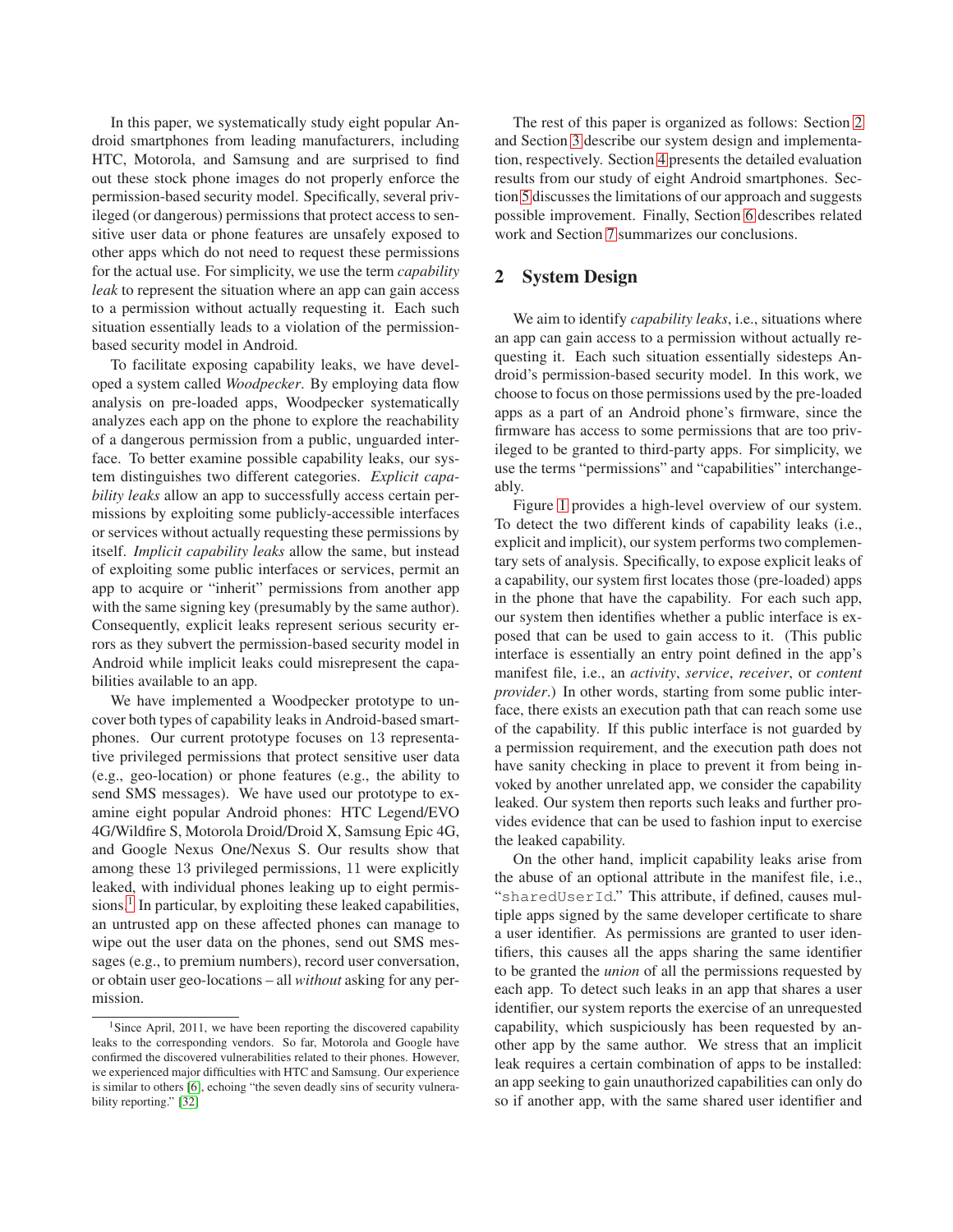

<span id="page-2-1"></span><span id="page-2-0"></span>**Figure 1. An overview of Woodpecker**

signing key, is installed to grant the additional permission. In the context of the pre-loaded apps on the phone, we can identify whether such a colluding app exists. However, due to the fact that we cannot rule out the possibility of a colluding app being installed at a later time, its mere absence does not indicate such an implicit leak is "safe" and may not occur later.

In this work, we consider the scenario where a smartphone user has installed a third-party app on the phone. The author of the third-party app has the necessary knowledge of the phone's system image, and aims to maliciously perform some high-privilege activities (e.g., recording the user's phone conversations) through Android APIs that are protected by permission checks. To do that, the attacker chooses to not request the required permissions to elude detection or these permissions cannot be granted to thirdparty apps. (Examples include those permissions defined as signature or signatureOrSystem [\[17\]](#page-14-5)). Meanwhile, we limit the attacker's scope by assuming the Android framework (including the OS kernel) is trusted. Also, we assume that the signing key to the system image has not been leaked to the attacker. Given these constraints, a malicious app will not be able to directly access the highprivilege APIs. However, since many pre-loaded apps have the corresponding permissions, the malicious app will have gained access to a high-privilege capability if it can cause one of these apps to invoke the desired API on its behalf.

# **2.1 Explicit Capability Leak Detection**

Explicit capability leaks may occur in any pre-loaded app that has requested a capability of interest in its manifest file. To detect these leaks, our system analyzes each such app in two steps. The first step, *possible-path identification* builds a control-flow graph to identify possible paths from a well-defined entry point (in the manifest file) to some use of the capability. After that, the second step, *feasible path refinement* employs field- and path-sensitive inter-procedural data flow analysis to determine which of these paths are feasible.

#### **2.1.1 Possible Path Identification**

Given a pre-loaded app under inspection, our system first extracts its Dalvik bytecode, and then builds a control-flow graph (CFG) to locate possible execution paths. Since constructing a CFG is a well-studied topic, we in the following focus on those Android-specific aspects that make our task complicated.

The first issue stems from indirect control-flow transfer instructions in Dalvik bytecode. Dalvik targets a hypothetical machine architecture, which does not support most forms of indirect control-flow transfer. In fact, the only indirect transfer in Dalvik's machine language is due to the Java equivalent of pointers: object references. However, object references are rather commonly passed as arguments within an app method, and due to inheritance it is often not possible to unambiguously determine what concrete class a reference represents. During our analysis, object references will also naturally require type resolution of related objects. In our current prototype, we take a conservative approach. Specifically, when analyzing an app's Dalvik bytecode, our system maintains a comprehensive class hierarchy. When an ambiguous reference is encountered, we consider all possible assignable classes. This is a straightforward approach, but one that will not introduce any false negatives (Section [5\)](#page-11-0).

Another problem arises from Android's event-driven nature. In particular, due to the large number of callbacks used by the Android framework, app execution often passes through the framework to emerge elsewhere in the app. For a concrete example, consider the java.lang.Thread class. This class is used to implement native threads, which Android uses in abundance to achieve better UI responsiveness. A developer can simply extend this class, implement the run() method, and then call the start() method to schedule the thread. However, if we analyze only the code contained within the app, the run() method does not appear to be reachable (from start()), despite the fact that after the start() method is called, control flow goes through the Dalvik VM to the underlying thread scheduler and eventually to the run() method. In other words, Android's event-driven nature will unavoid-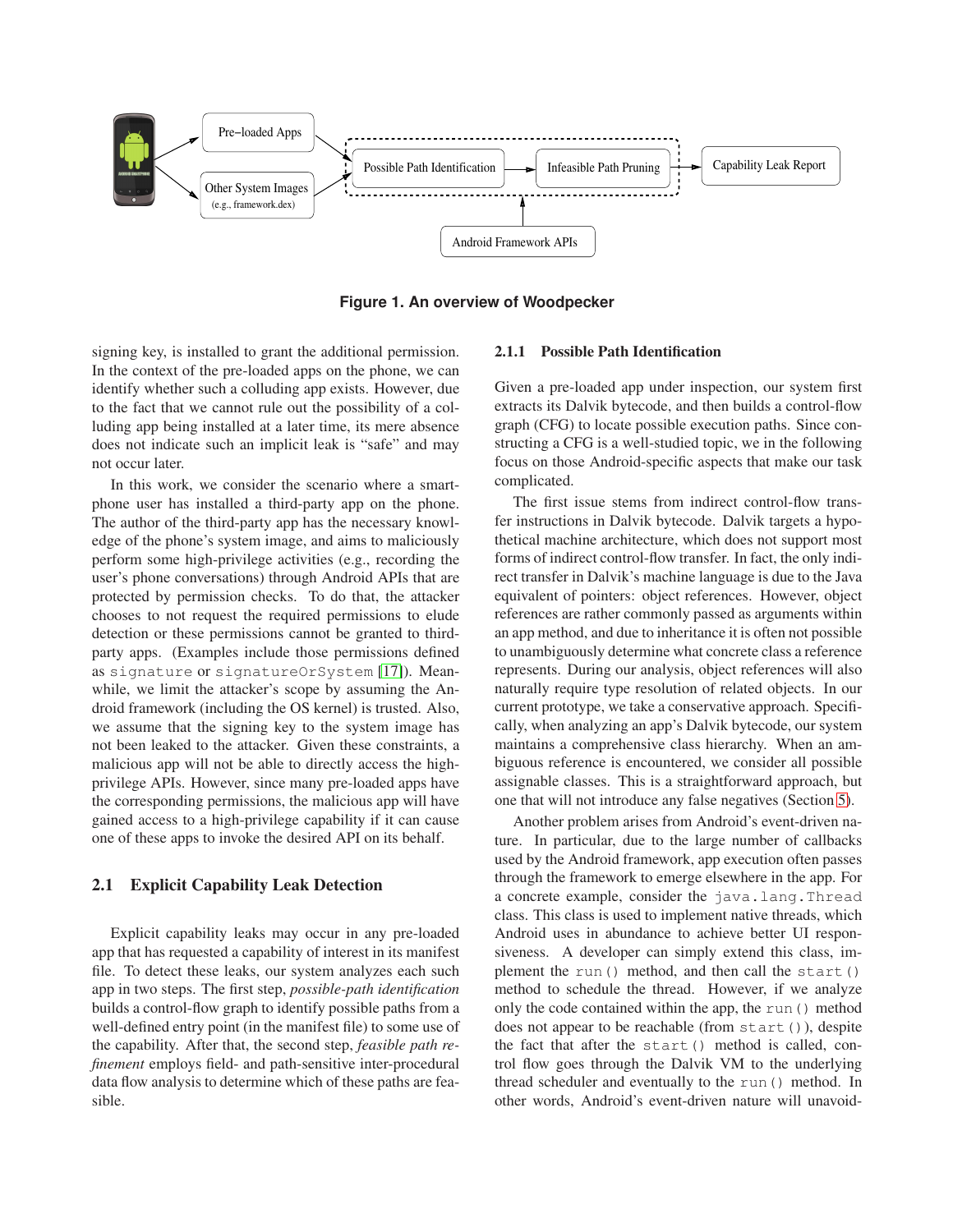

<span id="page-3-0"></span>**Figure 2. A discontinuity in the control flow introduced by the Android framework.**

ably cause some discontinuity in the CFG construction if we only focus on analyzing the app code (Figure [2\)](#page-3-0). Fortunately, beyond CFG construction, this intervening framework code is of no particular value to our analysis, and its behavior is well-defined in the Android framework APIs. Therefore, we leverage these well-defined semantics to link these two methods directly in the control flow graph, resolving the discontinuity in the process. We have applied this strategy to a number of other callbacks, such as those for message queues, timers, and GPS position updates.

Android's use of events is so core to the platform that it is even reflected in the structure of Android apps. This leads to a final complication, because an Android app does not necessarily have only one entry point. Instead, rather than a traditional "main method" of some kind, an Android app contains one or more components defined in its manifest file. Each component can potentially define multiple entry points accessible through the Binder IPC mechanism. To take these factors into account, our prototype iterates through each entry point defined in the manifest file to build the CFG. Within each CFG, we then locate possible paths, each indicating the reachability from a known entry point to a point that exercises a specific permission of interest.

#### <span id="page-3-2"></span>**2.1.2 Feasible Path Refinement**

The previous step produces control-flow graphs which may represent a tremendous number of potential paths. Among these possible paths, not all of them lead to a dangerous call that exercises a permission of interest, and of those that do, not all are feasible. Therefore, we employ inter-procedural data flow analysis to find paths that are both feasible and result in a dangerous call.

Specifically, we use symbolic path simulation, a pathsensitive data flow analysis technique. The underlying intuition is that a path of program execution can be modeled as a set of program states, each dependent on the last. For this set of states to be feasible, each program point (or in-

**Input**: entry points, known method summaries **Output**: a set of capability leaks **foreach** *entry point*  $\in$  *entry points* **do**  $worklist = initial state: start of the entry point$  $states = initial state$  $summaries =$  known method summaries **foreach** state ∈ worklist **do** remove state from worklist **if** *state's instruction is a method call* **then if** *a summary does not exist for the target* **then** summarize(*target*, *summaries*); **end end**  $worklist += \delta(state) - states$  $states+=\delta(state)$ **end if** *a dangerous-call state is flagged* **then** report the state as a capability leak **end end Algorithm 1**: Capability leak detection

struction) must follow from the preceding ones. Similar to other data flow analysis techniques, symbolic path simulation implements an iterative algorithm that converges on a fix-point. At each program point, the set of input states are fed through a transfer function (representing the operation performed by that instruction) to produce a set of output states. However, before these output states are used as input states for that program point's successors, we verify that their constraints are consistent. In this way, infeasible paths are not fed forward through the analysis.

<span id="page-3-1"></span>As a field- and path-sensitive symbolic simulation algorithm (summarized by Algorithm [1\)](#page-3-1), our approach considers multiple similar concrete paths through a program at once, and condenses methods into parameterized summaries that relate their inputs to their outputs. Each state in the analysis encodes the value of data fields with constraints, allowing some similar states to be joined with one another. Particularly, the algorithm operates in the standard fashion for data flow analysis: a worklist is maintained of actively-considered states, and a transfer function  $(\delta)$  is used to generate new states from a given state. Only new states are added to the worklist, so eventually the algorithm converges on a solution that represents all the feasible states reachable from a given entry point.

By considering certain properties of the Android platform, we can optimize our algorithm in a number of aspects. For example, we accelerate the process by using method summaries to avoid recursively considering the same method-call chains multiple times. To save space, *joining* (rather than simply adding) new states to the work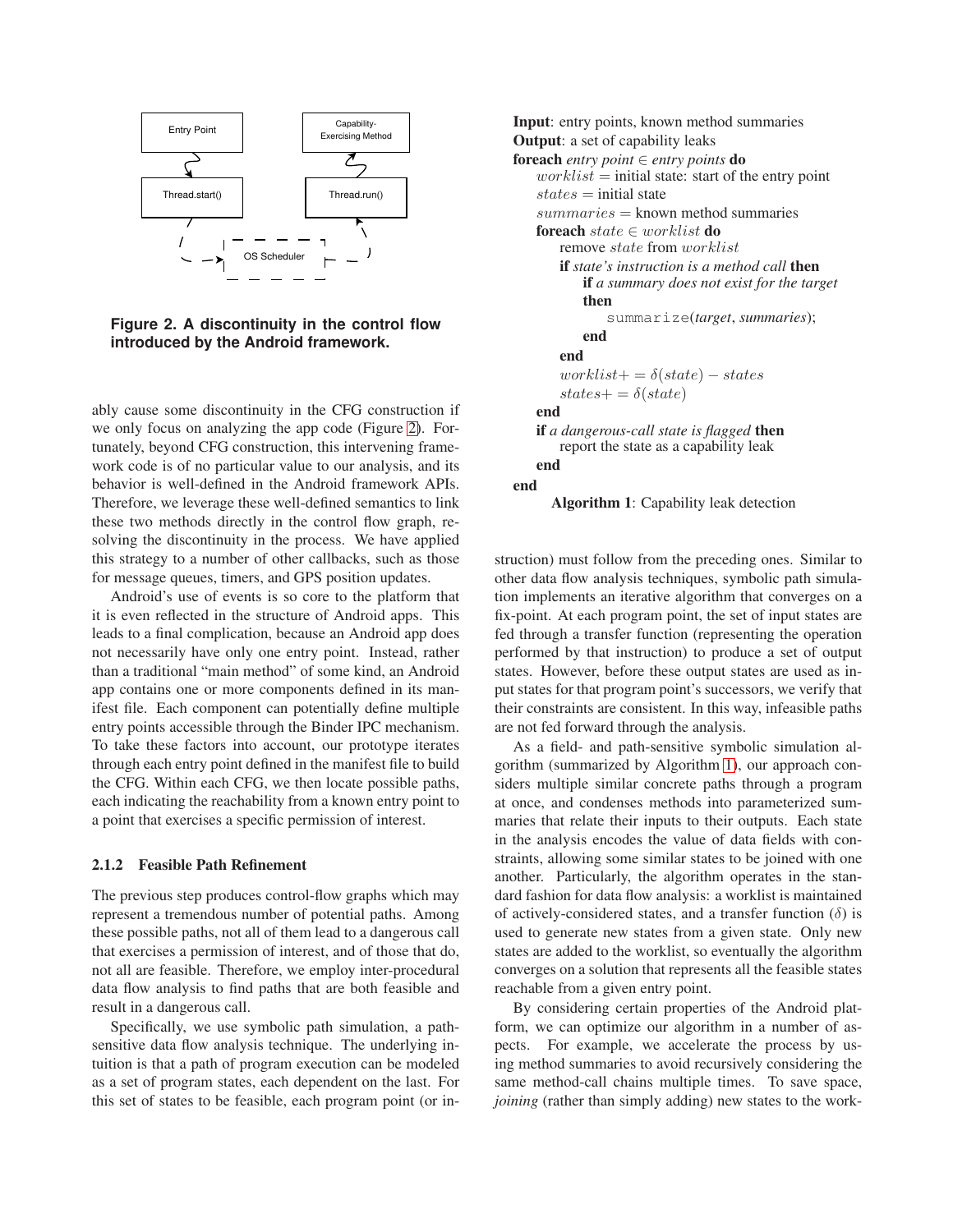list and visited-state list make the algorithm scale better both in terms of time and memory. Our implementation recognizes the value constraints placed on each memory item, and will aggressively merge similar states where possible. As an example, if two states are joined that only differ by whether a boolean value is true or false, the resulting state will simply remove any constraint on the boolean value. In this way, fewer states need to be remembered, and fewer successors calculated using the transfer function  $\delta$ .

Moreover, since an Android app can define multiple entry points, there is a need to produce a separate set of potential paths for each. These paths do not include any executed instructions in the app prior to the entry point, which excludes such code as any constructors that set the initial state of the app. Due to the fact that the entry points in an app can be invoked in any sequence, we opt to take a conservative approach by assuming that a field might contain any assignable value. As that field is used along a path of execution, the list of possible values shrinks each time it is used in a way that renders some candidate values impossible. When reducing infeasible paths, we also face the same type inference problem experienced in the first step. Fortunately, the set of inferences built up by symbolic path simulation naturally mitigates the path explosion caused by our first step. Specifically, object instances can be tracked during the path simulation, and some paths will become infeasible after the system infers the object's type somewhere along a path. Certain Dalvik bytecode operations, especially typecarrying instructions, can also greatly help. For instance, the check-cast opcode establishes that its operand can be assigned to the supplied type, or an exception is thrown.

In addition, the execution of our algorithm also involves handling Android framework APIs or methods that do not belong to the app. Specifically, the app under inspection may invoke certain APIs that are exported by the Android framework. In our algorithm, the transfer function for a method invocation opcode is a *method summary*, which essentially phrases the method's outputs in terms of its inputs. Without statically analyzing the code for an external method – and all of its dependencies – we cannot build such a summary. Yet analyzing the entire Android framework would easily lead to state explosion and scalability issue. To address that, we again leverage the well-defined API semantics of the Android framework. Specifically, it contains a remarkably robust set of predefined libraries, which reduces the need for developers to pull in third-party libraries to support their code. By summarizing these built-in classes ahead of time, we can avoid paying the time, space, and complexity costs associated with doing so each time during application analysis. In our prototype, we find that this approach allows us to phrase some functions more succinctly than the algorithm would, as we can trim out unimportant details from the summaries.

During this infeasible path pruning step, we also need to account for explicit permission checks within the identified path. An app might allow any caller to invoke its entry points, yet deny unprivileged callers access to dangerous functionality by explicitly checking the caller's credentials before any dangerous invocations. Such an arrangement would not constitute a capability leak, and so should not be reported. A naïve solution would be to mark any path encountering an interesting permission check as infeasible. However, our approach does not know what kind of dangerous call lies at the end of the path beforehand. Allowing unrelated permission checks to mark whole paths as infeasible would therefore introduce false negatives. Instead, we model the permission system within our artificial method summaries. Explicit permission checks set a flag along their "true" branch; if that path of execution later encounters a corresponding dangerous call, it is not reported as a capability leak.

A side benefit of performing this kind of analysis is that it models all data flow assignments, not just those relating to branch conditions. As a result, we can trace the provenance of any arguments to the dangerous method. With such information, we can characterize the severity of the capability leak. A capability leak that directly passes through arguments from the external caller is obviously worse than one that only allows invocation with constant values, and this design can distinguish between the two. Given that path feasibility is undecidable, our design errs on the side of caution: it will not claim a feasible path is infeasible, but might claim the reverse is true. As a result, this argument information is valuable, as it can be used to generate a concrete test case that verifies the detected capability leak.

#### **2.2 Implicit Capability Leak Detection**

When detecting explicit capability leaks, we focus on those apps that request permissions of interest in their manifest files. If an app has a sharedUserId in its manifest but does *not* request a certain (dangerous) permission, we also need to investigate the possibility of an implicit capability leak.

To detect implicit capability leaks, we employ a similar algorithm as for explicit leaks with necessary changes to reflect a fundamental difference in focus. Specifically, explicit capability leak detection assumes the caller of an app's exposed API is malicious, while implicit capability leak detection assumes the app itself might be malicious. Accordingly, instead of only starting from the well-defined entry points in the explicit leak detection, there is a need to broaden our search to include the app's initialization.

Unfortunately, modeling the initialization process in an Android app is somewhat complicated. Specifically, there are two kinds of constructors to handle: (1) *Instance* con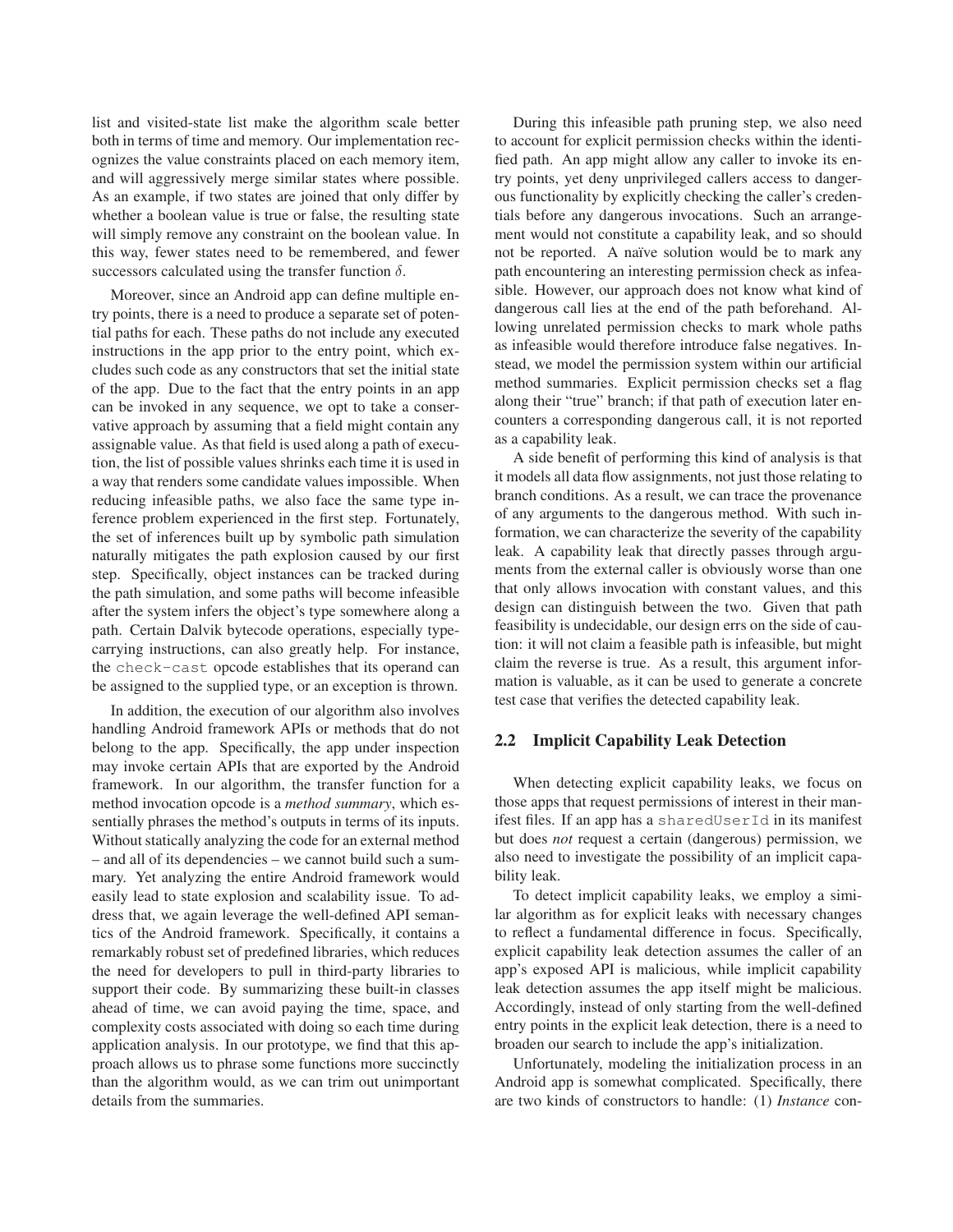structors that are explicitly invoked in the Dalvik bytecode with the new-instance bytecode operation and (2) *Class* constructors or static initialization blocks that are implicitly invoked the first time a class is used. Accordingly, instance constructors are relatively straightforward to handle as they need to be explicitly invoked. However, class constructors are more complicated. In particular, a class constructor may be invoked in a number of scenarios: it is instantiated with the new keyword, a static member of the class is referenced, or one of its subclasses is likewise initialized. This means that this type of initialization can occur in a variety of orders. In our prototype, we treat all of the relevant instructions as branches, and take into account the class loading order to determine the path feasibility. Also, in our system, we consider a capability to have been implicitly leaked if there is *any* way to exercise it, which is different from explicit capability leak detection. (This has implications in changing method summaries used for pruning infeasible paths – Section [2.1.2.](#page-3-2))

Finally, once we have identified that an implicit capability leak exists, we can perform an additional step to determine whether that leak may actually be exercised. In the context of a phone's system image, we can determine the runtime permissions granted to each shared user identifier by crawling the manifest files of all the packages in the image. We union the permissions granted to each application with a given shared user identifier, which yields the set of permissions given to each of them. We report any implicitly leaked permissions contained within that set.

### <span id="page-5-0"></span>**3 Implementation**

We have implemented a Woodpecker prototype that consists of a mixture of Java code, shell scripts and Python scripts. Specifically, our static analysis code was developed from the open-source baksmali disassembler tool (1.2.6). We could have developed Woodpecker as a set of extensions to an existing Java bytecode analysis tool (e.g., Soot [\[4\]](#page-13-6) or WALA [\[5\]](#page-13-7)). Given concerns over the accuracy of existing Dalvik-to-Java bytecode translators, we opted to operate directly on baksmali's intermediate representation. To detect possible capability leaks in an Android phone, our system first leverages the Android Debug Bridge (adb) tool [\[1\]](#page-13-8) to obtain access the phone's system image, mainly those files in the /system/app and /system/framework directories. These directories contain all of the pre-installed apps on the device, as well as any dependencies they need to run.

After obtaining the phone image, we then enumerate all pre-installed apps. For each app, our system decompresses the related Android package (apk) file to extract its manifest file (AndroidManifest.xml) and then pairs it with the app's bytecode (either classes.dex or its odex

variant). A standalone script has been developed to extract all the pre-installed apps and disassemble them to extract their bytecode for subsequent analysis. Depending on the number of apps installed on the device and the complexity or functionality implemented in these apps, this process typically takes on the order of ten minutes per smartphone image.

After extracting the app manifest files, we further comb through them for two things: requests for any permissions of interest and the optional sharedUserId attribute. Apps that are granted related permissions are checked for explicit capability leaks, while those with the sharedUserId attribute set are checked for implicit capability leaks. Naturally, we also compute the actual set of permissions granted to each pre-loaded app by combining all the permission requests made with the same sharedUserId.

#### **3.1 Control-Flow Graph Construction**

We iterate through each selected pre-loaded app to detect possible capability leaks. As there are tens of dangerous permissions defined in the Android framework, instead of building a specific control-flow graph (CFG) for each permission, we choose to first build a generic CFG to assist our static analysis.

In particular, we start from each entry point and build the respective CFG. The generic whole-program CFG will be the union of these CFGs. There is some subtlety in Android involved in mapping the components defined in the manifest file to their actual entry points. Some entry points are standard and can be readily determined by the type of components contained within the app. Specifically, there are in total four types, and each has a predefined interface to the rest of the system. For instance, any "receiver" defined in the manifest file must subclass android.content.BroadcastReceiver. In such cases, inspecting the class hierarchy allows to determine that the "onReceive(Context, Intent)" method is an entry point (as per the specification).

Moreover, among these four types, three of them solely take data objects as inputs through their entry points, but services can be different. In particular, Android defines a CORBA-like binding language, the Android Interface Definition Language (AIDL), which allows services to expose arbitrary methods to other apps. aidl files are used at compile-time to manufacture Binder stubs and skeletons that encapsulate the necessary IPC functionality. At run-time, the component's onBind(Intent) method is called by the system, which returns an android.os.- Binder object. The methods contained within this object are then exported to callers that have a compatible skeleton class. Since we only analyze the bytecode and do not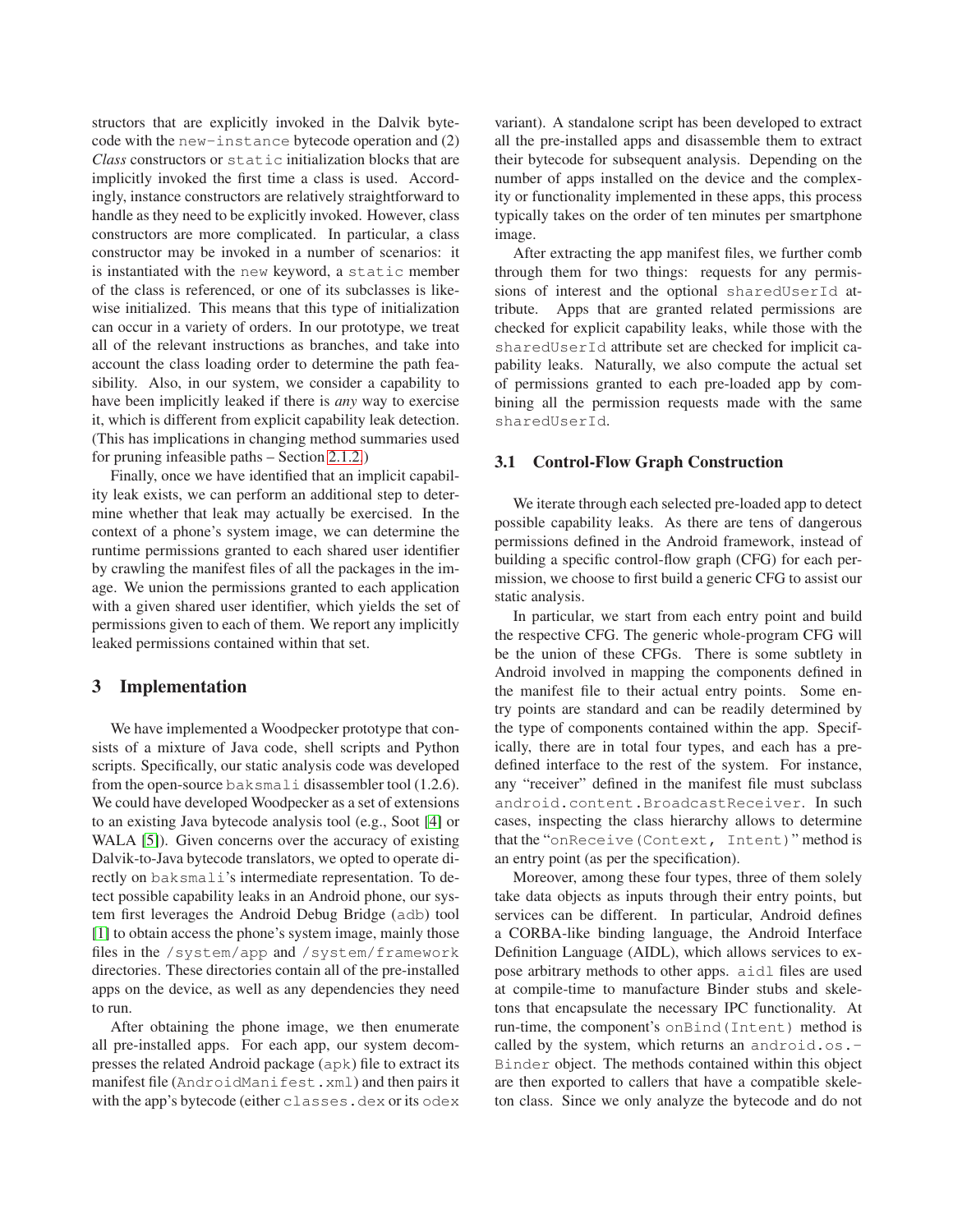<span id="page-6-0"></span>**Table 1. The list of** 13 **representative permissions in our study (**† **: we omit** *android.permission.* **prefix in each permission)**

| Permission <sup>†</sup>     | Capability                                                              |  |  |
|-----------------------------|-------------------------------------------------------------------------|--|--|
| ACCESS_COARSE_LOCATION      | Access coarse location (e.g., WiFi)                                     |  |  |
| <b>ACCESS_FINE_LOCATION</b> | Access fine location (e.g., GPS)                                        |  |  |
| <b>CALL_PHONE</b>           | Initiate a phone call (without popping up an UI for confirmation.)      |  |  |
| <b>CALL_PRIVILEGED</b>      | Similar to CALL_PHONE, but can dial emergency phone numbers (e.g., 911) |  |  |
| <b>CAMERA</b>               | Access the camera device                                                |  |  |
| <b>DELETE_PACKAGES</b>      | Delete existing apps                                                    |  |  |
| <b>INSTALL_PACKAGES</b>     | Install new apps                                                        |  |  |
| <b>MASTER_CLEAR</b>         | Remove user data with a factory reset                                   |  |  |
| <b>READ PHONE STATE</b>     | Read phone-identifying info. (e.g., IMEI)                               |  |  |
| <b>REBOOT</b>               | Reboot the device                                                       |  |  |
| <b>RECORD_AUDIO</b>         | Access microphones                                                      |  |  |
| <b>SEND_SMS</b>             | Send SMS messages                                                       |  |  |
| <b>SHUTDOWN</b>             | Power off the device                                                    |  |  |

have access to the original aidl files used to define the interface, there is a need to further parse and infer the internal structure of the Binder object. Each such object contains an onTransact() method that is passed a parcel of data that encodes which method to call. We can then treat this method as an entry point in order to build our CFG. However, once the graph has been built, it is more semantically accurate to treat the embedded method calls in onTransact() as entry points for the purposes of our feasible path refinement stage.

From another perspective, Android apps essentially expose a set of callbacks to the system instead of a single "main method." Our system leverages the knowledge of how these callbacks are defined in Android to identify them. In addition, the Android framework defines many other callbacks at run-time, which will similarly cause discontinuities in the CFG generation. One example is the previous Thread.start() $\rightarrow$ run() scenario. In our prototype, instead of statically analyzing the entire Android framework, we opt to use knowledge of the framework's semantics to connect the registration of a callback to the callback itself. To automate this process, we provide a boilerplate file that represents knowledge about the framework. This file contains simplified definitions for any explicitly-modelled method in the framework, written in the dex format; it is fed into our system alongside the app's code to facilitate CFG construction.

### **3.2 Capability Leak Detection**

With the constructed CFG and the set of entry points, we then aim to identify possible execution paths from one of the entry points to some use of an Android API that exercises a permission of interest. If the path is not protected by the appropriate permission checks and its entry point is publicly accessible, an explicit capability leak is detected. Due to the large number of sensitive permissions defined in the Android framework, our study chooses thirteen representative permissions marked dangerous, signature or signatureOrSystem. These permissions are summarized in Table [1](#page-6-0) and were chosen based on their potential for abuse or damage. For example, the SEND<sub>-SMS</sub> permission is a favorite of malware authors [\[18\]](#page-14-6): it can be used to send messages to costly premium numbers, which pay the culprit for each such text.

For each chosen permission, our first step is to identify the list of related Android APIs that might exercise the permission. However, such a list is not easy to come by. In fact, we found out that though Android's permissionbased security model might be comprehensive enough in specifying the permissions required to access sensitive data or features, the available API documentation is incomplete about which APIs a permission grants access to. Specifically, when dealing with various apps in the system image, we encountered numerous permissions not meant for general consumption – and that therefore do not even have formally specified APIs. One example is "android. permission.MASTER CLEAR," which allows an app to perform a factory reset of the smartphone. This permission is marked as signatureOrSystem, so only apps included in the system image can request it; it is intended to be implemented by the vendor and only used by the vendor, so none of the APIs listed in the API documentation check this permission.

For each related permission and the associated Android APIs, our next step then reduces the generic CFG to a permission-specific CFG. Within the reduced CFG, we can then apply the Algorithm [1](#page-3-1) to locate possible execution paths from an entry point to the associated Android APIs. For each identified path, we further look for the presence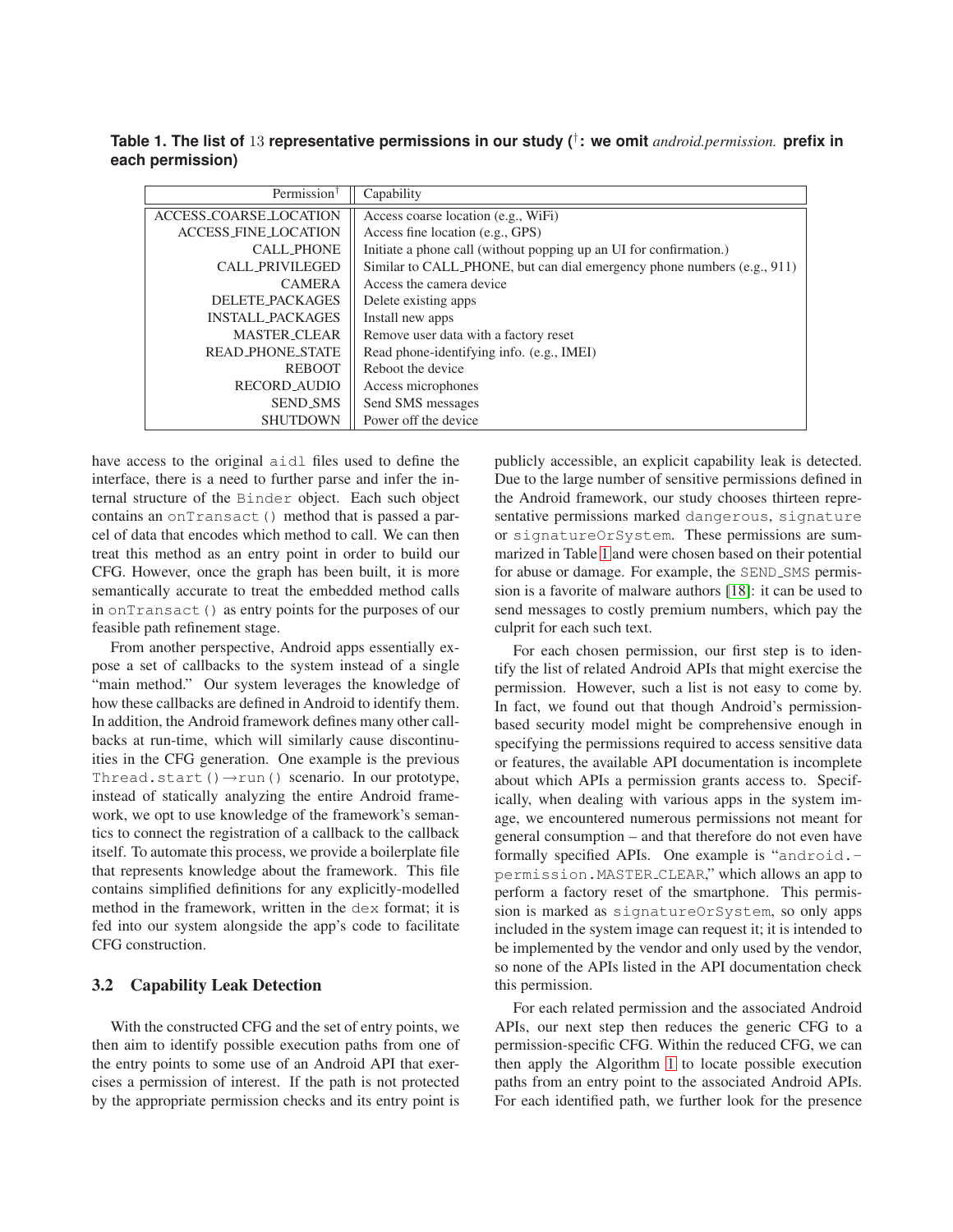of certain permission checks. Our experience indicates that some permission checks are already defined in the manifest file (and thus automatically enforced by the Android framework). However, many others will explicitly check their caller's permissions. In our prototype, we resort to the Android Open Source Project (AOSP) to find explicit permission checks in the framework. There are also some cases that do not fall under the AOSP. For them we have to apply baksmali to representative phone images and then manually examine each explicit permission check. Using the previous example of "android. permission.MASTER CLEAR," Android provides an interface, android.os.ICheckinService that declares the masterClear() method. The Samsung Epic 4G's factory reset implementation contains a class com. android.server.FallbackCheckinService.

This class implements this Android interface, whose masterClear() method explicitly checks the "android.permission.MASTER\_CLEAR" permission.

To facilitate our static analysis, our prototype also includes a fictitious dangerous class that has many static permission-associated member fields. Each identified Android API call, if present in an execution path being analyzed, will update the member field related to the associated permission. As a result, we can detect dangerous calls by simply listing the related member fields in this class. Similarly, to model the impact a caller's permissions have on whether a dangerous call can succeed, we use another fictitious permission class. This class contains a number of member fields and an artificial method definition for Context.checkCallingPermission(). This method sets these member fields dependent upon the permission it is called with. In other words, each member field flags whether a path of execution has checked a particular permission. During an explicit capability leak analysis run, we only consider a capability to have been leaked if a state exists that contains a dangerous-call field modification (maintained in dangerous class) and does not have the corresponding permission-check flag set (in permission class). Implicit capability leak analysis does not need to be concerned about the value of the permission-check flags. Instead, it is sufficient to have a dangerous call field modification (in dangerous class).

# <span id="page-7-0"></span>**4 Evaluation**

In this section, we present the evaluation results of applying Woodpecker to eight smartphones from four vendors, including several flagship phones billed as having significant additional bundled functionality on top of the standard Android platform. We describe our methodology and tabulate our results in Section [4.1.](#page-7-1) In Section [4.2,](#page-8-0) we present

<span id="page-7-2"></span>

| Vendor     | Model             | <b>Android Version</b> | # Apps |
|------------|-------------------|------------------------|--------|
|            | Legend            | $2.1$ -update $1$      | 125    |
| <b>HTC</b> | EVO <sub>4G</sub> | 2.2.2                  | 160    |
|            | Wildfire S        | 2.3.2                  | 144    |
| Motorola   | Droid             | 2.2.2                  | 76     |
|            | Droid X           | 2.2.1                  | 161    |
| Samsung    | Epic 4G           | $2.1$ -update $1$      | 138    |
| Google     | Nexus One         | 2.3.3                  | 76     |
|            | Nexus S           | 2.3.3                  | 72     |

**Table 2. Eight studied Android smartphones**

a case study for each type of capability leak, explicit and implicit. Lastly, Section [4.3](#page-10-0) consists of a performance measurement of our system, both in terms of the accuracy of its path-pruning algorithm and its speed.

#### <span id="page-7-1"></span>**4.1 Results Overview**

In order to assess capability leaks posed in the wild, we selected phones representing a variety of manufacturers and feature sets. Table [2](#page-7-2) shows the phone images and their versions we analyzed using Woodpecker. These phones span most of the 2.x version space, and as shown by the app count for each phone image, some are considerably more complex than others.

Running Woodpecker on each phone image produces a set of reported capability leak paths. For each reported path, we then manually verify the leak by tracing the path through the disassembled Dalvik bytecode. For explicit capability leaks whose paths seem plausible, we then craft a test application and run it on the actual device, where possible. The results are summarized in Table [3.](#page-8-1)

After identifying these capability leaks, we spent a considerable amount of time on reporting them to the corresponding vendors. As of this writing, Motorola and Google have confirmed the reported vulnerabilities in the affected phones. HTC and Samsung have been really slow in responding to, if not ignoring, our reports/inquiries. Though the uncovered capabilities leaks on the HTC and Samsung phones have not been confirmed by their respective vendors, we have developed a test app to exercise and confirm all the discovered (explicit) capability leaks on the affected phones.

We believe these results demonstrate that capability leaks constitute a tangible security weakness for many Android smartphones in the market today. Particularly, smartphones with more pre-loaded apps tend to be more likely to have explicit capability leaks. The reference implementations from Google (i.e., the Nexus One and Nexus S) are rather clean and free from capability leaks, with only a single minor explicit leak (marked as  $\mathcal{I}^2$ in Table [3\)](#page-8-1) due to an app com.svox.pico. This app defines a receiver, which can be tricked to remove another app,  $com.\svox.$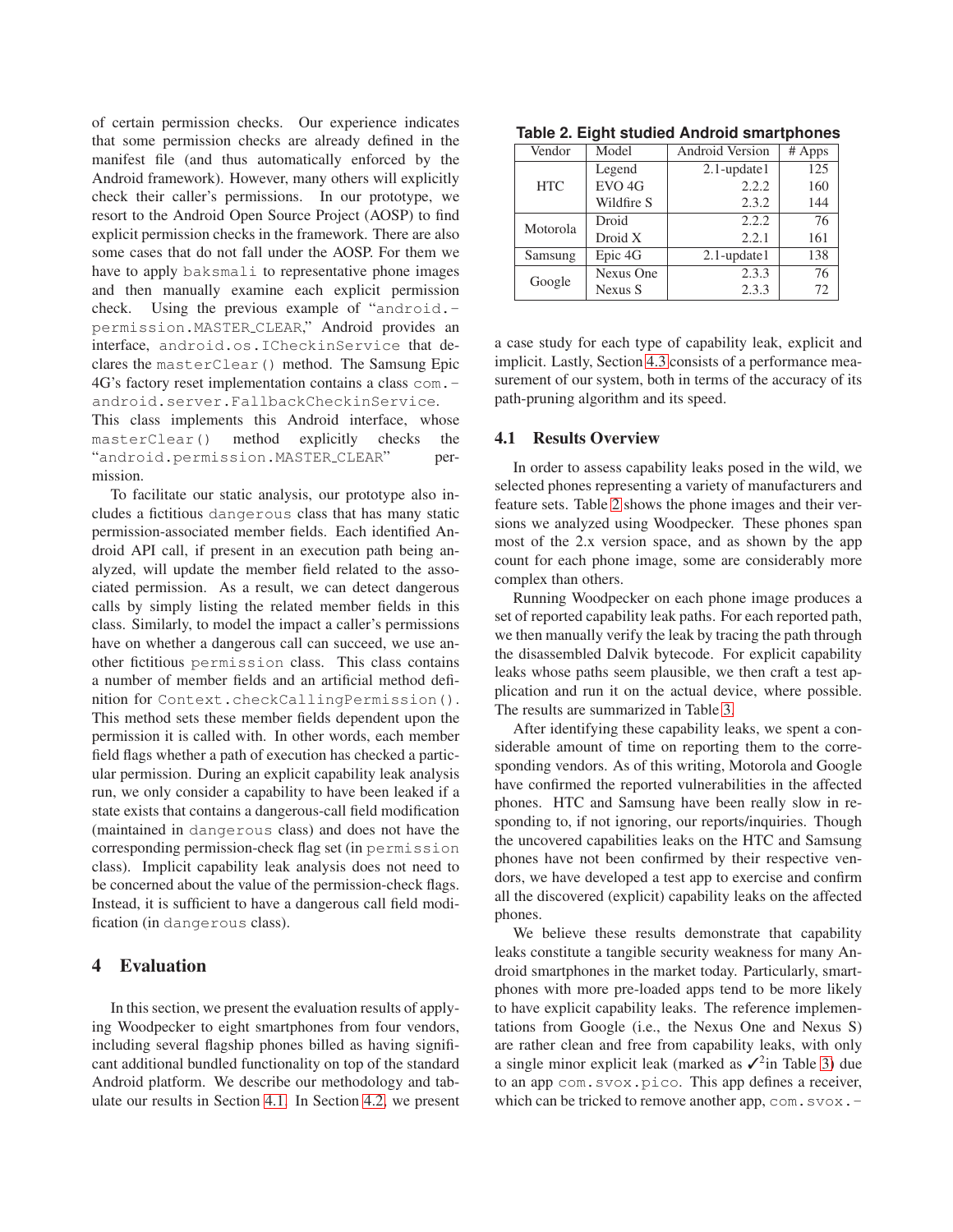<span id="page-8-1"></span>**Table 3. Capability leak results of eight Android-based smartphones (**E**: explicit leaks;** <sup>I</sup>**: implicit leaks)**

|                             |                 |           |                          | <b>HTC</b>           |                      |                 |                      |                          | Motorola        |                          | Samsung         |                      |                      | Google    |                 |          |
|-----------------------------|-----------------|-----------|--------------------------|----------------------|----------------------|-----------------|----------------------|--------------------------|-----------------|--------------------------|-----------------|----------------------|----------------------|-----------|-----------------|----------|
| Permission                  | Legend          |           | EVO 4G                   |                      |                      | Wildfire S      | Droid                |                          | Droid X         |                          | Epic 4G         |                      |                      | Nexus One | Nexus S         |          |
|                             | E               |           | E                        |                      | E                    |                 | E                    |                          | E               |                          | E               |                      | E                    |           | E               |          |
| ACCESS_COARSE_LOCATION      |                 |           |                          |                      |                      |                 |                      | $\cdot$                  | ں               |                          |                 |                      |                      | ٠         | $\Delta$        |          |
| <b>ACCESS_FINE_LOCATION</b> | ✓               |           |                          | ٠                    | $\ddot{\phantom{0}}$ |                 | ٠                    | $\cdot$                  | J               | ٠                        |                 | $\cdot$              | $\cdot$              | ٠         | $\cdot$         |          |
| <b>CALL_PHONE</b>           |                 |           |                          | $\bullet$            |                      | ٠               | $\cdot$              | $\cdot$                  | ٠.              |                          |                 | ں                    | $\ddot{\phantom{1}}$ | ٠         | $\Delta$        |          |
| CALL_PRIVILEGED             | $\sim$          |           |                          | $\cdot$              | $\ddot{\phantom{1}}$ | $\mathcal{N}^1$ | $\cdot$              | $\bullet$                | ٠               | ٠                        |                 | $\ddot{\phantom{1}}$ | $\cdot$              | ٠         | $\cdot$         |          |
| <b>CAMERA</b>               | ✓               |           |                          | $\ddot{\phantom{0}}$ | √                    | ٠               |                      | $\ddot{\phantom{1}}$     | ٠               |                          |                 |                      |                      | ٠         | $\overline{a}$  |          |
| DELETE_PACKAGES             | $\mathcal{I}^2$ |           | $\mathcal{I}^2$          | $\cdot$              | $\mathcal{I}^2$      | ٠               | $\mathcal{I}^2$      | $\bullet$                | $\mathcal{J}^2$ | $\overline{\phantom{a}}$ | $\mathcal{I}^2$ | $\cdot$              | $\mathcal{I}^2$      | ٠         | $\mathcal{I}^2$ |          |
| <b>INSTALL_PACKAGES</b>     |                 |           |                          | ٠                    | $\ddot{\phantom{0}}$ | ٠               | $\cdot$              | $\cdot$                  | $\cdot$         |                          |                 | $\cdot$              | $\cdot$              | ٠         | $\cdot$         |          |
| <b>MASTER_CLEAR</b>         | ٠               |           | $\overline{\phantom{a}}$ | $\cdot$              | $\ddot{\phantom{1}}$ | ۰               | $\cdot$              | $\bullet$                | $\cdot$         | ٠                        |                 | $\cdot$              | $\cdot$              | ٠         | ۰               |          |
| <b>READ_PHONE_STATE</b>     | ٠               | v         |                          |                      |                      | ✓               | $\cdot$              | $\cdot$                  | J               |                          |                 | ں                    | $\cdot$              | ٠         | ۰               |          |
| <b>REBOOT</b>               | ٠               |           |                          | $\bullet$            | $\ddot{\phantom{1}}$ | $\Delta$        | $\ddot{\phantom{0}}$ | $\overline{\phantom{a}}$ | ÷.              | $\overline{\phantom{a}}$ |                 |                      | $\ddot{\phantom{1}}$ | ٠         | $\sim$          |          |
| <b>RECORD_AUDIO</b>         | ✓               |           |                          | $\cdot$              | √                    | $\bullet$       | $\cdot$              | $\cdot$                  | ٠               |                          |                 |                      |                      | ٠         | $\Delta$        |          |
| <b>SEND_SMS</b>             | J               |           |                          | $\cdot$              | J                    | ۰               | $\cdot$              | $\bullet$                | $\cdot$         | $\overline{\phantom{a}}$ |                 | $\ddot{\phantom{1}}$ | $\ddot{\phantom{1}}$ | ٠         | $\sim$          |          |
| <b>SHUTDOWN</b>             |                 | $\bullet$ |                          | $\cdot$              | $\cdot$              | $\bullet$       | $\cdot$              | $\cdot$                  | $\cdot$         | ٠                        | $\bullet$       | $\cdot$              | $\cdot$              | ۰         | $\bullet$       |          |
| Total                       | 6               | 2         | 8                        | 2                    | 4                    | 4               |                      | $\cup$                   | $\overline{4}$  | $\Omega$                 | 3               | $\overline{c}$       |                      | $\Omega$  |                 | $\Omega$ |

langpack.installer by any other third-party app.<sup>[2](#page-8-2)</sup> Our data also show that these capability leaks are not evenly distributed among smartphones – at least for the 13 permissions we modelled. For example, those smartphones with system images (i.e., the Motorola Droid) close to the reference Android design (i.e., the Nexus One and Nexus S) seem to be largely free of capability leaks, while some of the other flagship devices have several. Despite this general trend, we caution against drawing any overly broad conclusions, as some devices (e.g., the Motorola Droid X) with higher app counts nevertheless contained fewer capability leaks than substantially simpler smartphones (e.g., the HTC Legend).

# <span id="page-8-0"></span>**4.2 Case Studies**

To understand the nature of capability leaks and demonstrate the effectiveness of our system, we examine three scenarios in depth. These scenarios were selected to illustrate some of the patterns we encountered in practice, as well as how our system was able to handle them.

### **4.2.1 Explicit Capability Leaks (Without Arguments)**

The simplest scenario, from Woodpecker's perspective, involves an entry point calling a dangerous capability that is not influenced by any arguments. These capabilities tend to have simpler control flows, as there are no arguments to validate or parse. The Samsung Epic 4G's MASTER CLEAR explicit capability leak is of this type, which once exploited, allows for unauthorized wiping of user data on the phone.

To understand how Woodpecker detects this explicit capability leak, we first explain the normal sequences when the MASTER CLEAR capability is invoked. Specifically, the Samsung Epic 4G's phone image has a preloaded app, com.sec.android.app.Selective-Reset, whose purpose is to display a confirmation screen that asks the user whether to reset the phone. The normal chain of events has another system app broadcast the custom android. intent.action. SELECTIVE\_RESET Intent, which the SelectiveResetReceiver class (defined in the pre-loaded app) listens for. When this class receives such an intent, it opens the user interface screen (SelectiveResetApp) and waits for the user to confirm their intentions. Once this is done, the SelectiveResetService is started, which eventually broadcasts an intent android.intent.action.- SELECTIVE RESET DONE. The original Selective-ResetReceiver class listens for this Intent and then calls CheckinService.masterClear().

Our system detects the last part of the above chain starting after the broadcasted intent android.intent. action.SELECTIVE RESET DONE is received in the same pre-loaded app. In particular, the intent arrives at one entry point defined in the app's manifest file (i.e., the onReceive(Context, Intent) method within SelectiveResetReceiver), which then executes a rather straightforward Intent-handling code sequence: (1) determines that the received Intent is an android.intent.action.SELECTIVE RESET DONE operation; (2) gets the CheckinService that contains the master clear functionality; (3) checks whether it was retrieved successfully; and (4) calls Checkin-Service.masterClear() in a worker thread. Since CheckinService.masterClear() takes no argu-

<span id="page-8-2"></span><sup>&</sup>lt;sup>2</sup>This com.svox.pico app implements a text-to-speech engine that the accessibility APIs use to talk. However, it exports a public receiver interface, com.svox.pico.LangPackUninstaller for android.speech.tts.engine.TTS DATA INSTALLED intents. If such an intent is received, this app will blindly remove another app, com.svox.langpack.installer, whose name is hard-coded in the implementation.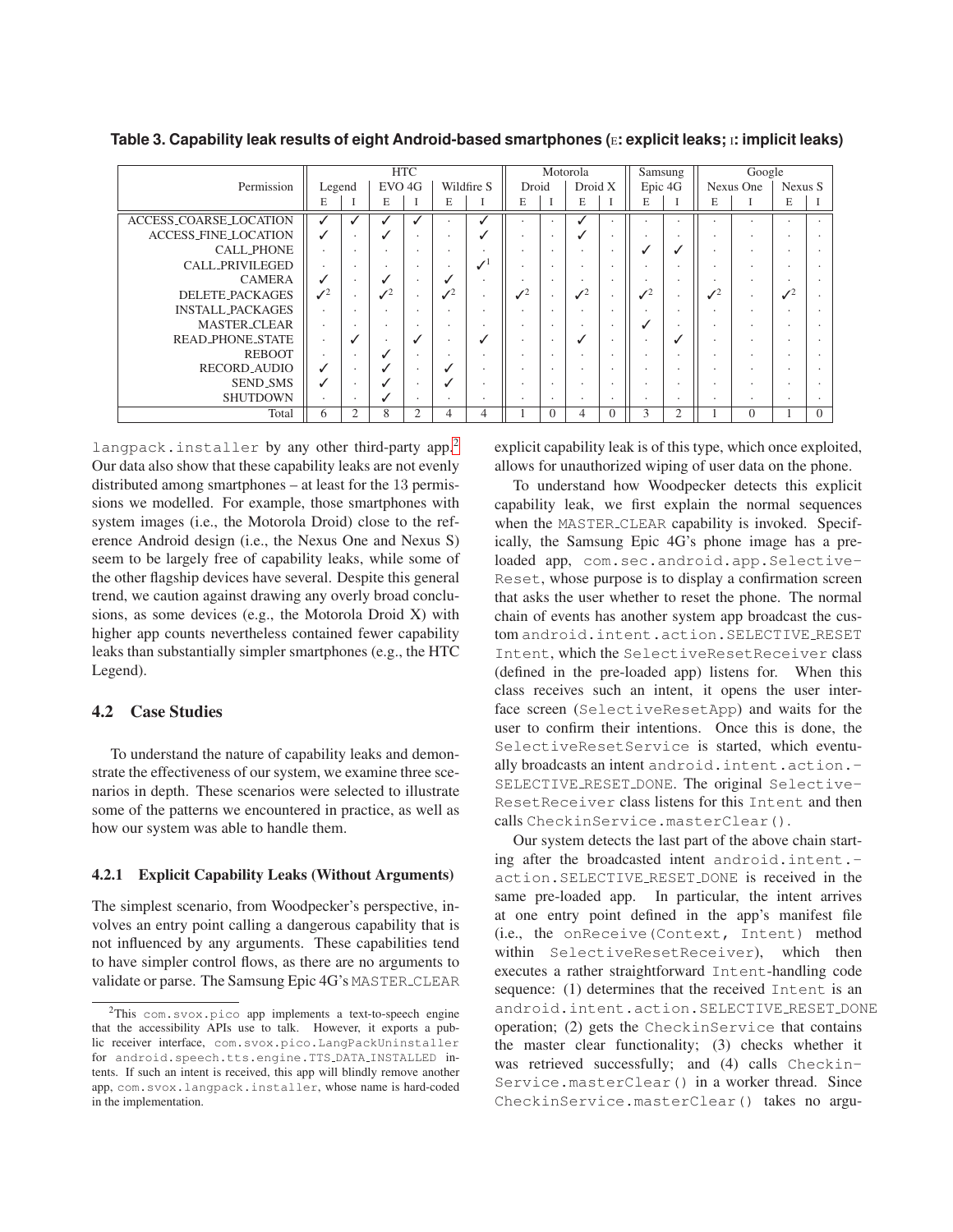ments, no additional dataflow analysis needs be performed to characterize the capability leak.

In our experiments, we also found other capability leaks of the same nature, including the REBOOT and SHUTDOWN leaks on the HTC EVO 4G. On the same phone, we also found a new vendor-defined capability FREEZE exposed by a system app, which disables the phone's touchscreen and buttons until the battery is removed. In those cases, there is literally no control flow involved, making these capability leaks trivial to exploit. We point out that analyzing explicit capability leaks that involve arguments works in much the same fashion. Regardless, another explicit capability leak case study is included (Section [4.2.2\)](#page-9-0) that accounts for the presence of arguments.

#### <span id="page-9-0"></span>**4.2.2 Explicit Capability Leaks (With Arguments)**

Looking beyond simple imperative capability leaks, we consider more complicated cases that involve argumenttaking capabilities. For example, Android's SMS API consists of three methods, each of which takes five or six arguments. The HTC phones have an explicit leak of this capability that entails significant preprocessing of these arguments, which we examine as an additional case study to illustrate how our system works.

On these phones, the general com.android.mms messaging app has been extended to include a nonstandard service, com.htc.messaging.service.-SmsSenderService, which is used by other vendor apps to simplify sending SMS messages. This service can be started with an Intent that contains a number of additional data key-value pairs, known as Extras. Each Extra contains some data about the SMS to be sent, such as the message's text, its call-back phone number, the destination phone number, and so on.

The SmsSenderService service (Figure [4.2.2\)](#page-9-0) processes these fields in its onStart(Intent, int) entry point, ensuring that the mandatory key-value pairs exist, including the message body and destination phone number. If they do, the Intent is bundled into a Message and sent to the SmsSenderService\$ServiceHandler class via the Android message-handling interface. This interface is designed to allow different threads of execution to communicate using a queue of Messages. The typical paradigm uses a subclass of android.os.Handler to poll for new Message objects, using a handleMessage(Message) method. Such android.os.Handler objects also expose methods to insert Messages into their queue, such as sendMessage(Message).

When building possible paths and pruning infeasible paths, our system will diligently resolve the super- and sub-class relationships that bracket the message-passing code. In this case, the ini-



**Figure 3. The SEND SMS capability leak as a call graph.**

tial SmsSenderService\$ServiceHandler. sendMessage(Message) call fully specifies the class that sendMessage(Message) will be called upon, but SmsSenderService\$ServiceHandler does not contain a definition for that method. Looking to its superclass, android.os.Handler, Woodpecker finds an artificial method definition of the appropriate signature. This definition in turn calls the android.os.Handler. handleMessage(Message) method, which is extended by the SmsSenderService\$Service-Handler class. In this case, our design has no difficulty resolving these relationships, because the first call fully specifies the SmsSenderService\$ServiceHandler class. This type information is then carried forward through the call chain as a constraint on the arguments to each call, as a class' methods are associated with an object instantiating that class via an implicit argument (the this keyword).

Ultimately, the app execution flow will reach Sms-Manager.sendMultipartTextMessage(), method that exercises the dangerous SEND<sub>-SMS</sub> permission. The arguments by this point have been transformed: the destination address remains the same, but the call-back number may not have been provided by the Intent's data, and the message body might have been chunked into SMS-sized pieces if it is too long. When processing this execution path, Woodpecker reports this path as feasible and thus exposing the exercised permission SEND\_SMS. Since the exercised capability took a number of arguments, our system also reports the provenance of each related argument to the Android API, which allows for straightforwardly linking the API arguments back to the original Intent passed to the entry point at the very beginning. In other words, by simply including a premium number in the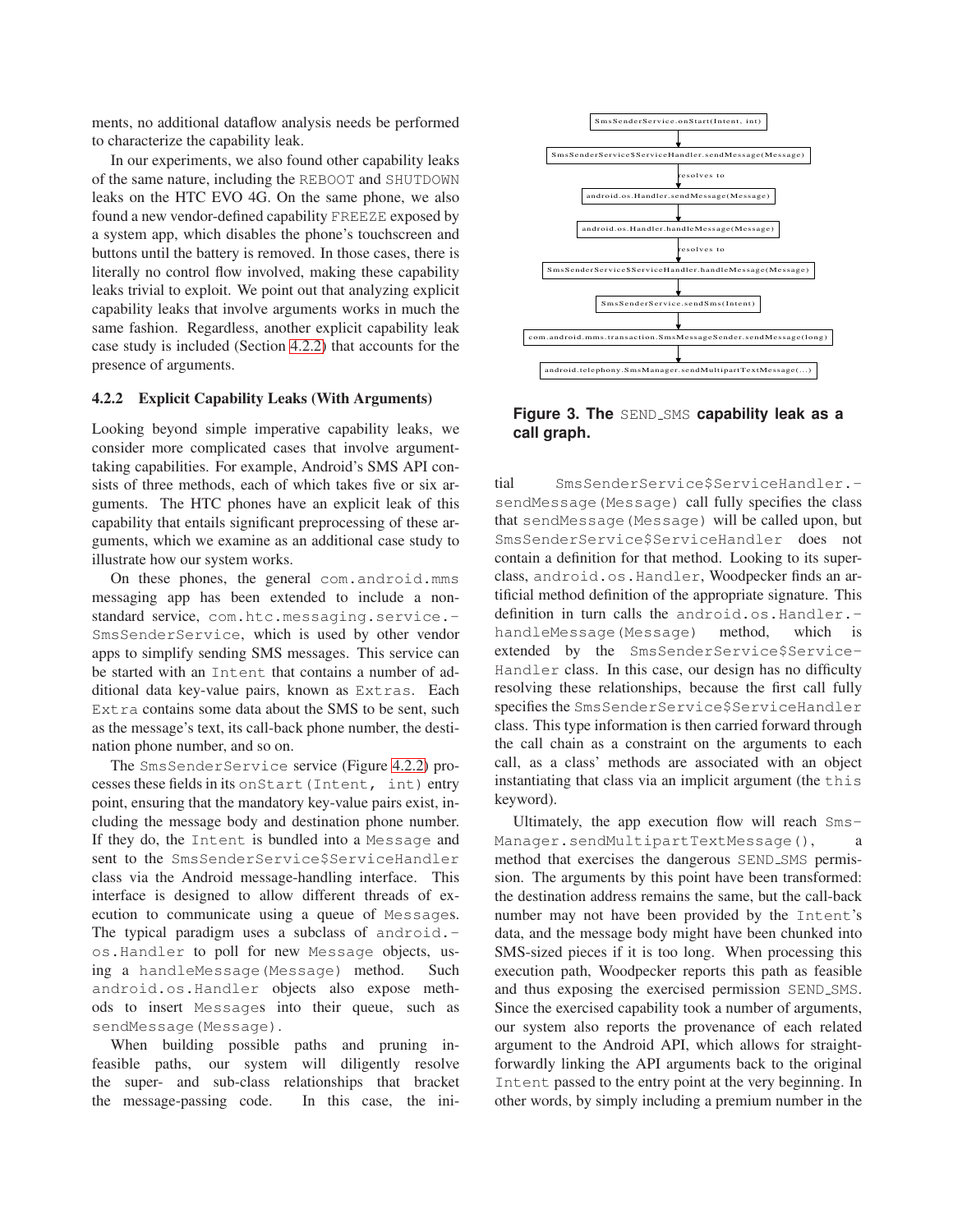intent, the built-in app will start sending SMS messages to this premium number!

Our experience indicates most capability leaks we detected are of this form. For example, the explicit leak of CALL PHONE capability in Samsung Epic 4G involves passing a component a "technical assistance" phone number, which it calls after considerable processing. Similarly, all the tested HTC phones export the RECORD AUDIO permission, which allows any untrusted app to specify which file to write recorded audio to without asking for the RECORD AUDIO permission.

#### **4.2.3 Implicit Capability Leaks**

Explicit leaks seriously undermine the permission-based security model of Android. Implicit leaks from another perspective misrepresent the capability requested by an app. In the following, we choose one representative implicit leak and explain in more detail. Specifically, the HTC Wildfire S has a built-in MessageTab app, com.android.MessageTab, which uses the CALL\_PRIVILEGED capability (marked as  $\checkmark$ <sup>1</sup> in Table [3\)](#page-8-1) without declaring it in its manifest. This MessageTab app is intended to manage the phone's SMS messages, allowing the user to review sent messages and send new ones. For the sake of convenience, this app links messages sent to contacts with the appropriate contact information, allowing the user to dial contacts directly through a "contact details" screen. However, this app does not declare the correct permissions to call phone numbers, as it only requests SMS-related permissions: neither the CALL PHONE nor CALL PRIVILEGED permission occur in its manifest. On the other hand, MessageTab does declare a sharedUserId attribute: "android.uid.shared." This user identifier is used by a number of core Android apps, including com.android.htcdialer – which has both phone-dialing permissions.

When analyzing this app, Woodpecker reports an implicit leak in the com.android.MessageTab.- ContactDetailMessageActivity2 activity component. Specifically, this component has a onResume() method – an entry point called when the activity is displayed on the screen. In this case, it is used to instruct on how to build a list of contacts to display on the screen, by calling com.htc.widget.HtcListView.setOn-CreateContextMenuListener() with a callback object (ContactDetailMessageActivity2\$3). When the user long-presses one of these contacts, that callback object's onCreateContextMenu() method is called. This method then calls ContactDetail-MessageActivity2.addCallAndContactMenu-Items() to make the contacts' context menus. A call to a helper method, android.mms.ui.MessageUtils. getMakeCallDirectlyIntent(), builds the

Intent to send to dial a contact. This helper method builds the actual android.intent.action.- CALL PRIVILEGED Intent, which will be broadcasted when the user clicks on the contact. From the disassembled code, the addCallAndContactMenuItems() method also registers an ContactDetailMessage-Activity2\$MsgListMenuClickListener object as a callback for the click-able contact. This object's onMenuItemClick(MenuItem) method is then called, which takes the Intent associated with the contact and calls com.android.internal.telephony-ITelephony.dialWithoutDelay(Intent) with it, which immediately dials a phone number.

Note that this implicit capability leak traversed a number of callbacks that either require user intervention or are very visible to the user. These callbacks would normally not be considered useful for an explicit capability leak, which assumes a malicious caller. However, as implicit capability leaks assume that the app itself may be malicious, our algorithm simply reports them by not making such value judgments when considering possible execution paths.

# <span id="page-10-0"></span>**4.3 Performance Measurement**

Next, we evaluate the performance of our prototype, in terms of both the effectiveness of its path pruning algorithm and the amount of time it takes to process a smartphone's system image.

To measure how well Woodpecker's path pruning algorithm eliminates infeasible paths, we consider its output from the experiments with a single permission, android.permission.SEND SMS. In particular, we run only the possible-paths portion of the algorithm (i.e., with no pruning) and identify how many paths may possibly leak a dangerous capability. Our results show that for each phone, Woodpecker will report more than 8K possible paths. This surprisingly large number is due to the conservative approach we have taken in resolving an ambiguous reference to assignable classes. Fortunately, our re-run of the full system by pruning the infeasible paths immediately brings the number to the single digits. Specifically, our system only reports capability leaks in the HTC phones, especially 2, 3, 2 for the HTC Legend, EVO 4G, and Wildfire S respectively. Among the reported leaks, we then manually verify the correctness of the pruned paths. The results show they are all valid with no false positives. Note that the presence of one single path is sufficient to leak the related capability. We do not measure false negatives due to the lack of ground truth in the tested phone images. However, because of the conservative approach we have been taking in our prototype, we are confident in its low false negatives.

For the processing time, we measure them directly by running our system multiple times over the tested smartphone images. We analyze each image ten times on an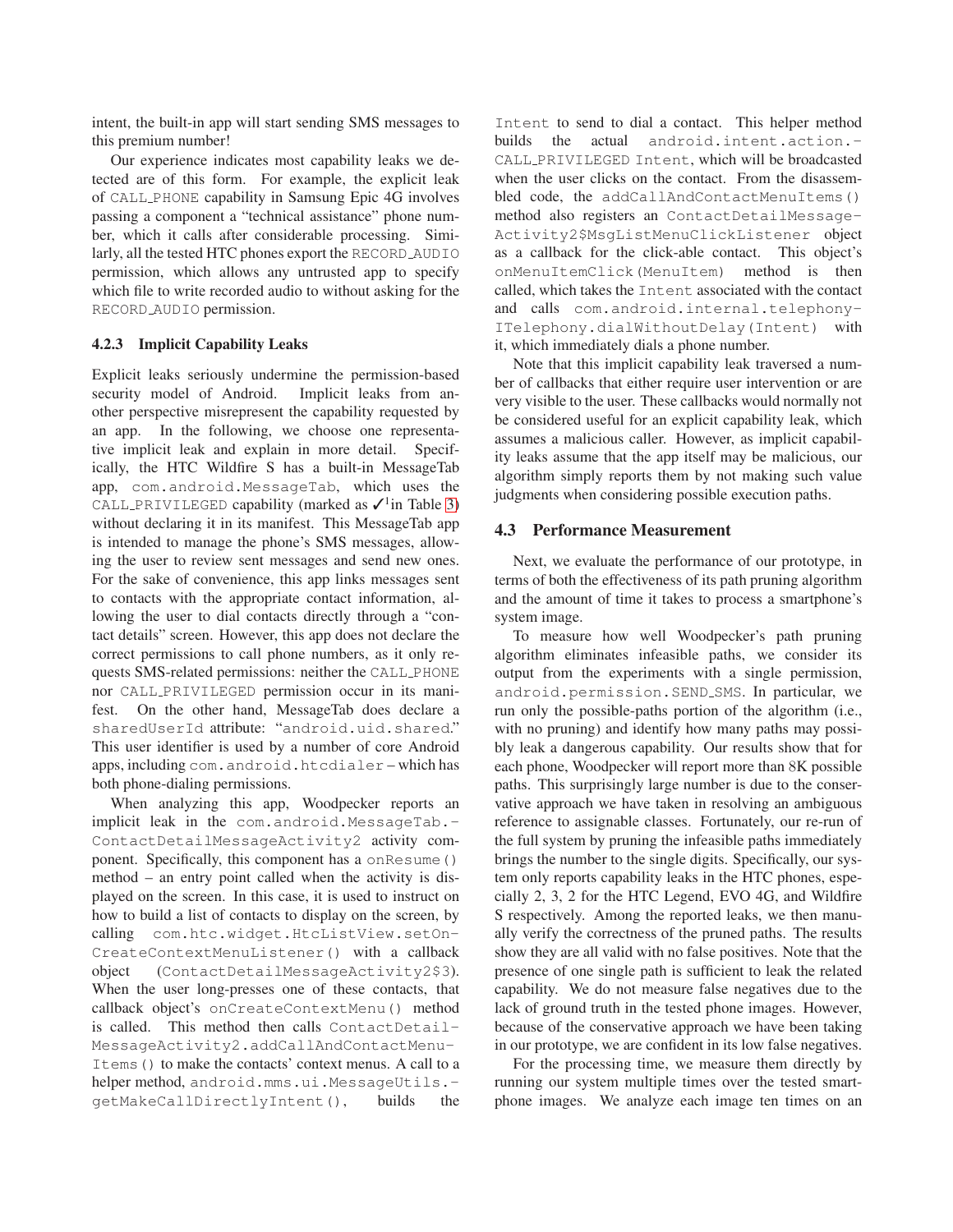| Vendor     | Model             | Processing Time | $#$ Apps |
|------------|-------------------|-----------------|----------|
|            | Legend            | 3366.63s        | 125      |
| <b>HTC</b> | EVO <sub>4G</sub> | 4175.03s        | 160      |
|            | Wildfire S        | 3894.37s        | 144      |
| Motorola   | Droid             | 2138.38s        | 76       |
|            | Droid X           | 3311.94s        | 161      |
| Samsung    | Epic 4G           | 3732.56s        | 138      |
| Google     | Nexus One         | 2059.47s        | 76       |
|            | Nexus S           | 1815.71s        | 72       |

<span id="page-11-1"></span>**Table 4. Processing time of examined smartphone images**

AMD Athlon 64 X2 5200+ machine with 2GB of memory and a Hitachi HDP72502 7200 rpm hard drive. The mean of these results are summarized in Table [4.](#page-11-1) Each phone image took at most a little over an hour to process. We believe the average time ( $\sim 51.0$  minutes) per image to be reasonable given the offline nature of our tool, which has not yet been optimized for speed.

# <span id="page-11-0"></span>**5 Discussion**

Our system has so far uncovered a number of serious capability leaks in current smartphones from leading manufacturers. Given this, it is important to examine possible root causes and explore future defenses.

First of all, capability leaks essentially reflect the classic confused deputy attack [\[21\]](#page-14-7) where one app is tricked by another into improperly exercising its privileges. Though one may easily blame the manufacturers for developing and/or including these vulnerable apps on the phone firmware, there is no need to exaggerate their negligence. Specifically, the permission-based security model in Android is a capability model that can be enhanced to mitigate these capability leaks. One challenge however is to maintain the integrity of those capabilities when they are being shared or opened to other unrelated apps. In other words, either the capability-leaking app needs to ensure that it will not accidently expose its capability without checking the calling app's permission, or the underlying Android framework needs to diligently mediate app interactions so that they do not inappropriately violate the integrity of a capability. However, such inter-app interactions are usually application-specific, so it is hard for the Android framework to infer the associated semantics.

Second, to avoid unsafely exposing capabilities, we can also develop a validator tool and release it together with the Android SDK. Note that such a validator tool needs to handle the various ways an app can interact with the Android permission model. Specifically, Android uses string identifiers to represent permissions, and permission information can be encoded in either the app's manifest or code, which indicates that the permission model cannot be considered type-safe. Accordingly, conventional Java source code analysis tools are not aware of the impact permissions have on program execution.

Woodpecker represents our first step towards such a validator tool for capability leak detection. Though it has identified serious capability leaks in current Android phones, it still has a number of limitations that need to be addressed. For example, other than tightening the underlying implementation and incorporating latest development of accurate, scalable points-to analysis [\[8,](#page-13-9) [34,](#page-14-8) [35\]](#page-14-9), our current prototype now handles only Dalvik bytecode and needs to be extended to accommodate native code. In doing so, the issue of dynamically loaded code would be raised, which is a limitation for purely static approaches. Also, our current prototype only handles 13 permissions that are defined by the framework itself. However, many more exist, and apps are free to define new ones. Extending the system to handle more predefined permissions is expected to produce much the same results, but adding support for app-defined permissions would lead to another class of capability leaks: *chained capability leaks*. To illustrate, consider three apps: A, B, and C. C has the CALL PHONE capability, which it safely exposes to B by defining a new MY CALL PHONE permission. This new permission is acquired by B. For a chained leak to occur, B opens up the new permission unsafely to A. As a result, there is a call chain  $A \rightarrow B \rightarrow C$ , which could leak the CALL PHONE capability. Since the new permission MY CALL PHONE can be arbitrary and specific to a particular implementation, we need to explore innovative ways to extend our prototype to accommodate such chained capability leaks.

Finally, our study only examines capability leaks among pre-loaded apps in the phone firmware. We also expect the leaks could occur among third-party user apps. Note that phone images are relatively homogeneous and static with usually a somewhat infrequent update schedule. Capability leaks, especially explicit ones, on phone images are of great interest to malicious third parties. Implicit leaks, on the other hand, appear to be relatively rare, which we assume are more software engineering defects than a real security threat. However, for third-party apps, implicit leaks could constitute collusion attacks that directly undermine the app market model. Specifically, app markets do not report the actual permissions *granted* to an app. Instead they report only the permissions an app requests or embodied in the manifest file. As a result, a cohort of seemingly innocuous apps could conspire together to perform malicious activities and the user may not be informed of the true scope of their permissions within the system. Meanwhile, we hypothesize that explicit leaks in user-installed apps may be less common and useful, as an app must have both a sizable installed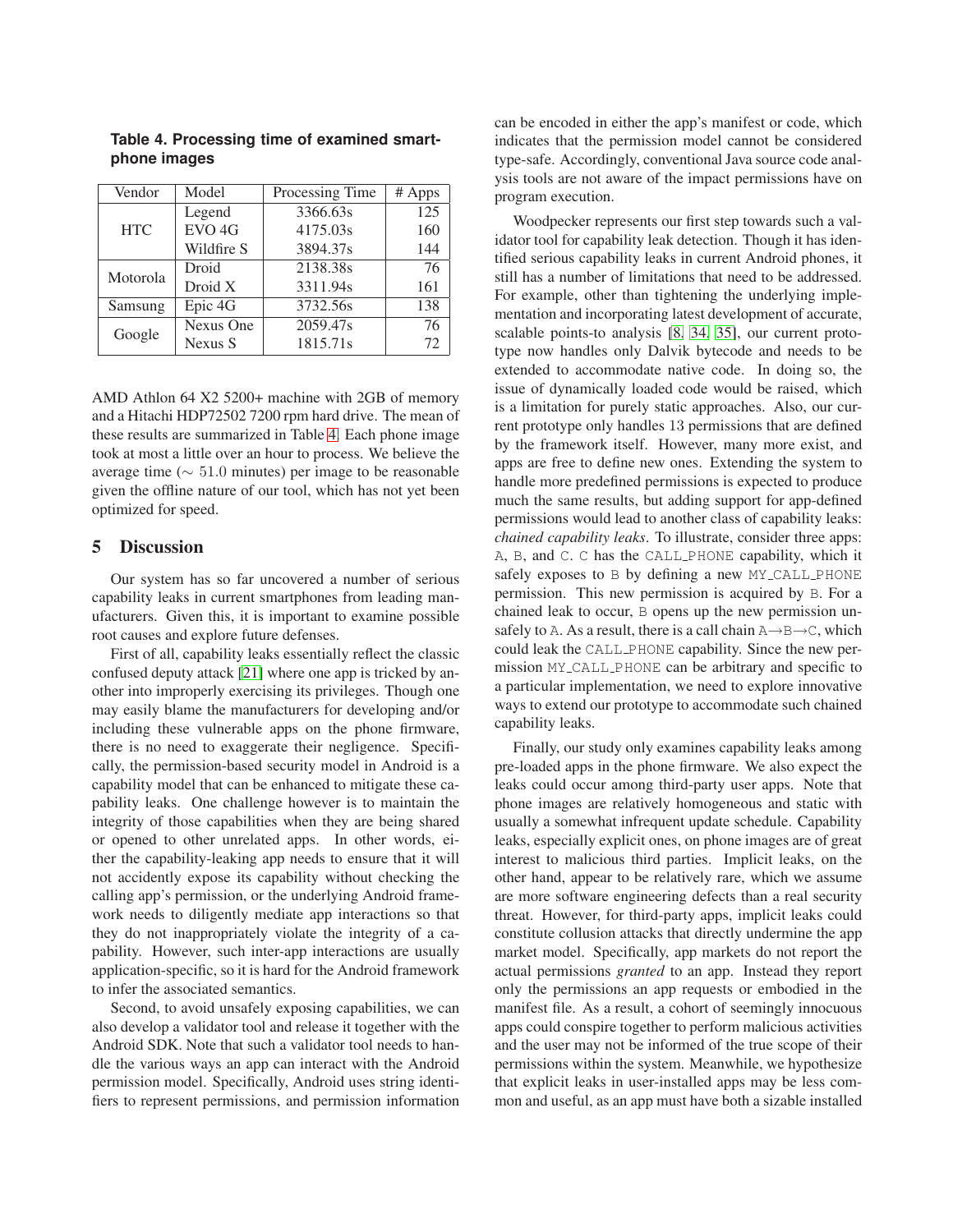base and unwittingly expose some interesting functionality in order for an attacker to derive much benefit from exploiting the leaked capabilities. In future work, we plan to apply Woodpecker to assess the threat posed by capability leaks in user apps.

# <span id="page-12-0"></span>**6 Related Work**

Smartphones have recently attracted considerable attention, especially in the context of privacy. Accordingly, much work has been devoted to analyzing smartphone apps, either statically or dynamically. For example, TaintDroid [\[14\]](#page-13-3) applies dynamic taint analysis to monitor information-stealing Android apps. Specifically, by explicitly modeling the flow of sensitive information through Android, TaintDroid raises alerts when any private data is going to be transmitted from the device. A follow-up work [\[15\]](#page-14-10) developed a Dalvik decompiler ded to statically uncover Java code from the Dalvik bytecode of popular free Android apps. The uncovered Java code is then fed into existing static analysis tools to understand or profile the app's behavior. DroidRanger [\[41\]](#page-14-11) uses both static and dynamic analysis techniques to develop behavior profiles for scalable malware detection, with a focus on scanning large numbers of third-party apps (i.e., a whole market) for malicious behavior. DroidMOSS [\[40\]](#page-14-12) detects repackages apps in thirdparty Android marketplaces. Woodpecker is different from these efforts with its unique focus on statically analyzing pre-loaded apps in smartphone firmware to uncover possible capability leaks.

From another perspective, researchers have also developed static analysis tools for privacy leak detection. For example, PiOS [\[13\]](#page-13-2) is a representative example, which constructs a control-flow graph for an iOS app and then looks for the presence of information-leaking execution through that graph. Specifically, PiOS tries to link sources of private information to network interfaces. In comparison, Woodpecker was developed for the Android platform and thus needs to overcome platform-level peculiarities for the control-flow construction and data flow analysis (e.g., control-flow discontinuities in Section [2\)](#page-1-1). Most importantly, Woodpecker has a different goal in uncovering unsafe exposure of dangerous capability uses, including both explicit and implicit ones. In particular, implicit leaks do not make use of any public interfaces to "inherit" the permissions. In the same vein, work by Chaudhuri et al. [\[9,](#page-13-10) [20\]](#page-14-13) formalizes data flow on Android so that a data flow policy can be formally specified for an Android app, which can then be checked against the app code to ensure compliance. A SCanDroid system [\[20\]](#page-14-13) has been accordingly developed to extract such specifications from the app's manifests that accompany such applications, and check whether data flows through the app are consistent with the specification. Note that SCanDroid requires accessing the app's Java

source code for the analysis, which is not available in our case for capability leak detection.

Felt *et al.* [\[19\]](#page-14-14) propose the notion of permission redelegation in the generalized contexts applicable for both web and smartphone apps. Our work is different from it in three key aspects. First, permission re-delegation is related to the explicit capability leak, but *not* implicit capability leak (that does not make use of any public interface for permission inheritance). Second, in order to identify capability leaks, our system needs to address both object inheritance and control-flow discontinuity through callbacks, which are not being handled in [\[19\]](#page-14-14). Third, we apply our system in stock smartphone images rather than third-party apps, which reflect the difference of focus on Android permissions (such as systemOrSignature permissions) as well as the evaluation results (Table [3\)](#page-8-1). Another related work, Stowaway [\[17\]](#page-14-5), is designed to detect overprivilege in Android apps, where an app requests more permissions than it needs to function. The implicit capability leak detection in Woodpecker instead focuses on *underprivilege* in Android apps, which pose a more direct threat to security and privacy.

On the defensive side, TISSA [\[42\]](#page-14-3) argues for a privacy mode in Android to tame information-stealing apps. AppFence [\[23\]](#page-14-15) couples such a privacy mode with taint tracking to allow for expressive policies. Kirin [\[16\]](#page-14-16) attempts to block the installation of apps that request certain combinations of permissions with deleterious emergent effects. A development of that system, Saint [\[30\]](#page-14-17), empowers the app developer to specify additional constraints on the assignment of permissions at install-time and their use at runtime. Apex [\[28\]](#page-14-18) modifies the permission framework to allow for selectively granting permissions and revoking permissions at runtime. MockDroid [\[7\]](#page-13-11) allows privacysensitive calls to be rewritten to return "failure" results. In the .NET framework, Security by Contract [\[11\]](#page-13-12) allows an application's behavior to be constrained at runtime by a contract. Such contract-based systems might represent a defense against implicit capability leaks, though none of these share the same goal of exposing capability leaks in smartphone firmware.

As discussed earlier, capability leaks essentially reflect the confused deputy attack [\[21\]](#page-14-7). Other researchers also warn of similar attacks in Android [\[10,](#page-13-13) [12,](#page-13-14) [29\]](#page-14-19). For example, Davi *et al.* [\[10\]](#page-13-13) show a manually-constructed confused deputy attack against the Android Scripting Environment. QUIRE [\[12\]](#page-13-14) allows apps to reason about the call-chain and data provenance of requests, which could be potentially helpful in mitigating this attack. Nils [\[29\]](#page-14-19) manually analyzed the HTC Legend's system image looking for possible permission abuses. The problem is certainly not unique to the Android platform; for example, in 1999, Smith found that PC manufacturers bundled vulnerable ActiveX controls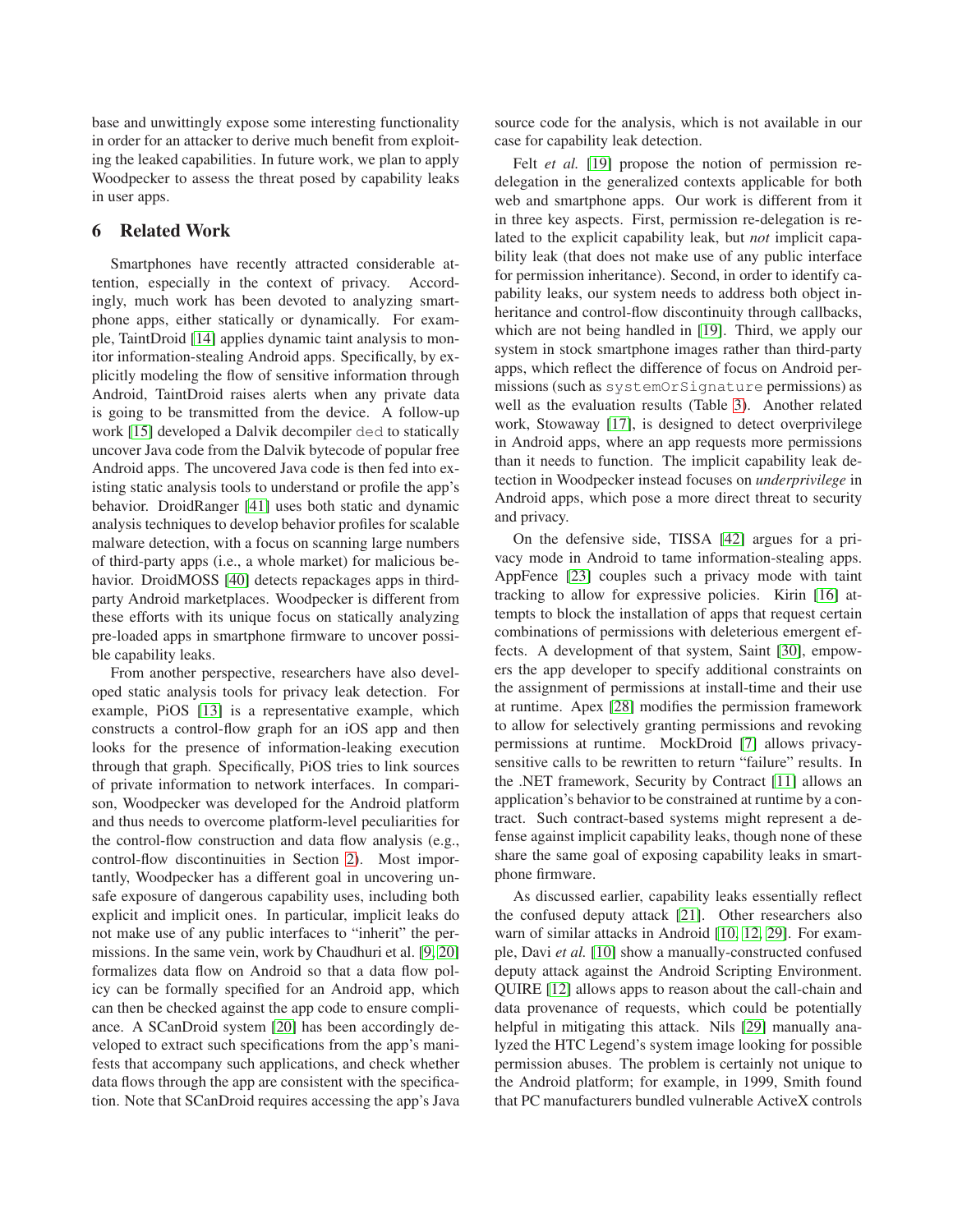in their custom Windows installations [\[33\]](#page-14-20). In comparison to these previous efforts, our work aims to systematically detect such capability leaks. More importantly, by addressing the challenges for possible path identification (Section [2.1.1\)](#page-2-1) and feasible path refinement (Section [2.1.2\)](#page-3-2), our system automates the majority of necessary tasks to explore and discover potential capability leaks. In fact, the only manual effort comes from the need to verify the detected leaks. Meanwhile, note that some Android malware such as Soundcomber [\[31\]](#page-14-21) were developed by requesting certain Android permissions. Our research shows that these requests could be potentially avoided as the permissions might have already been leaked (e.g., RECORD AUDIO).

More generally, a number of systems that target desktop apps have been developed to detect system-wide information flow or confine untrusted app behavior. For example, TightLip [\[38\]](#page-14-22) treats a target process as a black box. When the target process accesses sensitive data, TightLip instantiates a sandboxed copy, gives fuzzed data to the sandboxed copy and runs the copy in parallel with the target for output comparison and leak detection. Privacy Oracle [\[26\]](#page-14-23) applies a differential testing technique to detect the correlation or likely leaks between input perturbations and output perturbations of the application. Also, system-level approaches such as Asbestos [\[36\]](#page-14-24), HiStar [\[39\]](#page-14-25), Process Coloring [\[25\]](#page-14-26), and PRECIP [\[37\]](#page-14-27) instantiate information flow at the process level by labeling running processes and propagating those labels based on process behavior. While we expect some of these approaches will be applicable on resource-constrained mobile phone environments, they are more focused on detecting information leaks instead of capability leaks (and their applicability to the smartphone setting still remains to be demonstrated).

# <span id="page-13-5"></span>**7 Conclusions**

In this paper, we present a system called Woodpecker to examine how the Android-essential permission-based security model is enforced on current leading Android-based smartphones. In particular, Woodpecker employs interprocedural data flow analysis techniques to systematically expose possible capability leaks where an untrusted app can obtain unauthorized access to sensitive data or privileged actions. The results are worrisome: among the 13 privileged permissions examined so far, 11 were leaked, with individual phones leaking up to eight permissions. These leaked capabilities can be exploited to wipe out the user data, send out SMS messages (e.g., to premium numbers), record user conversation, or obtain the user's geo-location data on the affected phones – all *without* asking for any permission.

**Acknowledgements** The authors would like to thank the anonymous reviewers for their insightful comments that helped improve the presentation of this paper. This work

was supported in part by the US Army Research Office (ARO) under grant W911NF-08-1-0105 managed by NCSU Secure Open Systems Initiative (SOSI) and the US National Science Foundation (NSF) under Grants 0855297, 0855036, 0910767, and 0952640. Any opinions, findings, and conclusions or recommendations expressed in this material are those of the authors and do not necessarily reflect the views of the ARO and the NSF.

### <span id="page-13-8"></span>**References**

- [1] Android Debug Bridge. [http://developer.](http://developer.android.com/guide/developing/tools/adb.html) [android.com/guide/developing/tools/adb.](http://developer.android.com/guide/developing/tools/adb.html) [html](http://developer.android.com/guide/developing/tools/adb.html).
- <span id="page-13-1"></span><span id="page-13-0"></span>[2] Apple App Store. [http://www.apple.com/iphone/](http://www.apple.com/iphone/apps-for-iphone/) [apps-for-iphone/](http://www.apple.com/iphone/apps-for-iphone/).
- [3] IPhone Stored Location in Test Even if Disabled. [http://online.wsj.com/article/](http://online.wsj.com/article/SB10001424052748704123204576283580249161342.html) [SB10001424052748704123204576283580249161342.](http://online.wsj.com/article/SB10001424052748704123204576283580249161342.html) [html](http://online.wsj.com/article/SB10001424052748704123204576283580249161342.html).
- <span id="page-13-7"></span><span id="page-13-6"></span>[4] Soot: a Java Optimization Framework. [http://www.](http://www.sable.mcgill.ca/soot) [sable.mcgill.ca/soot](http://www.sable.mcgill.ca/soot).
- <span id="page-13-4"></span>[5] T.J. Watson Libraries for Analysis (WALA). [http://](http://wala.sourceforge.net) [wala.sourceforge.net](http://wala.sourceforge.net).
- [6] Vulnerability in HTC Peep: Twitter Credentials Disclosure. [http://seclists.org/fulldisclosure/](http://seclists.org/fulldisclosure/2011/Feb/49) [2011/Feb/49](http://seclists.org/fulldisclosure/2011/Feb/49).
- <span id="page-13-11"></span>[7] A. R. Beresford, A. Rice, N. Skehin, and R. Sohan. Mock-Droid: Trading Privacy for Application Functionality on Smartphones. In *Proceedings of the Twelfth Workshop on Mobile Computing Systems & Applications*, HotMobile '11, May 2011.
- <span id="page-13-9"></span>[8] M. Carbone, W. Cui, L. Lu, W. Lee, M. Peinado, and X. Jiang. Mapping Kernel Objects to Enable Systematic Integrity Checking. In *Proceedings of the 16th ACM Conference on Computer and Communications Security*, CCS '09, November 2009.
- <span id="page-13-10"></span>[9] A. Chaudhuri. Language-Based Security on Android. In *Proceedings of the 4th ACM SIGPLAN Workshop on Programming Languages and Analysis for Security*, February 2009.
- <span id="page-13-13"></span>[10] L. Davi, A. Dmitrienko, A.-R. Sadeghi, and M. Winandy. Privilege Escalation Attacks on Android. In *Proceedings of the 3rd Information Security Conference*, October 2010.
- <span id="page-13-12"></span>[11] L. Desmet, W. Joosen, F. Massacci, P. Philippaerts, F. Piessens, I. Siahaan, and D. Vanoverberghe. Security-bycontract on the .NET platform. *Information Security Technical Report*, 13:25–32, January 2008.
- <span id="page-13-14"></span>[12] M. Dietz, S. Shekhar, Y. Pisetsky, A. Shu, and D. S. Wallach. QUIRE: Lightweight Provenance for Smart Phone Operating Systems. In *Proceedings of the 20th USENIX Security Symposium*, USENIX Security '11, August 2011.
- <span id="page-13-2"></span>[13] M. Egele, C. Kruegel, E. Kirda, and G. Vigna. PiOS: Detecting Privacy Leaks in iOS Applications. In *Proceedings of the 18th Annual Network and Distributed System Security Symposium*, NDSS '11, February 2011.
- <span id="page-13-3"></span>[14] W. Enck, P. Gilbert, B.-G. Chun, L. P. Cox, J. Jung, P. Mc-Daniel, and A. N. Sheth. TaintDroid: An Information-Flow Tracking System for Realtime Privacy Monitoring on Smartphones. In *Proceedings of the 9th USENIX Symposium on*